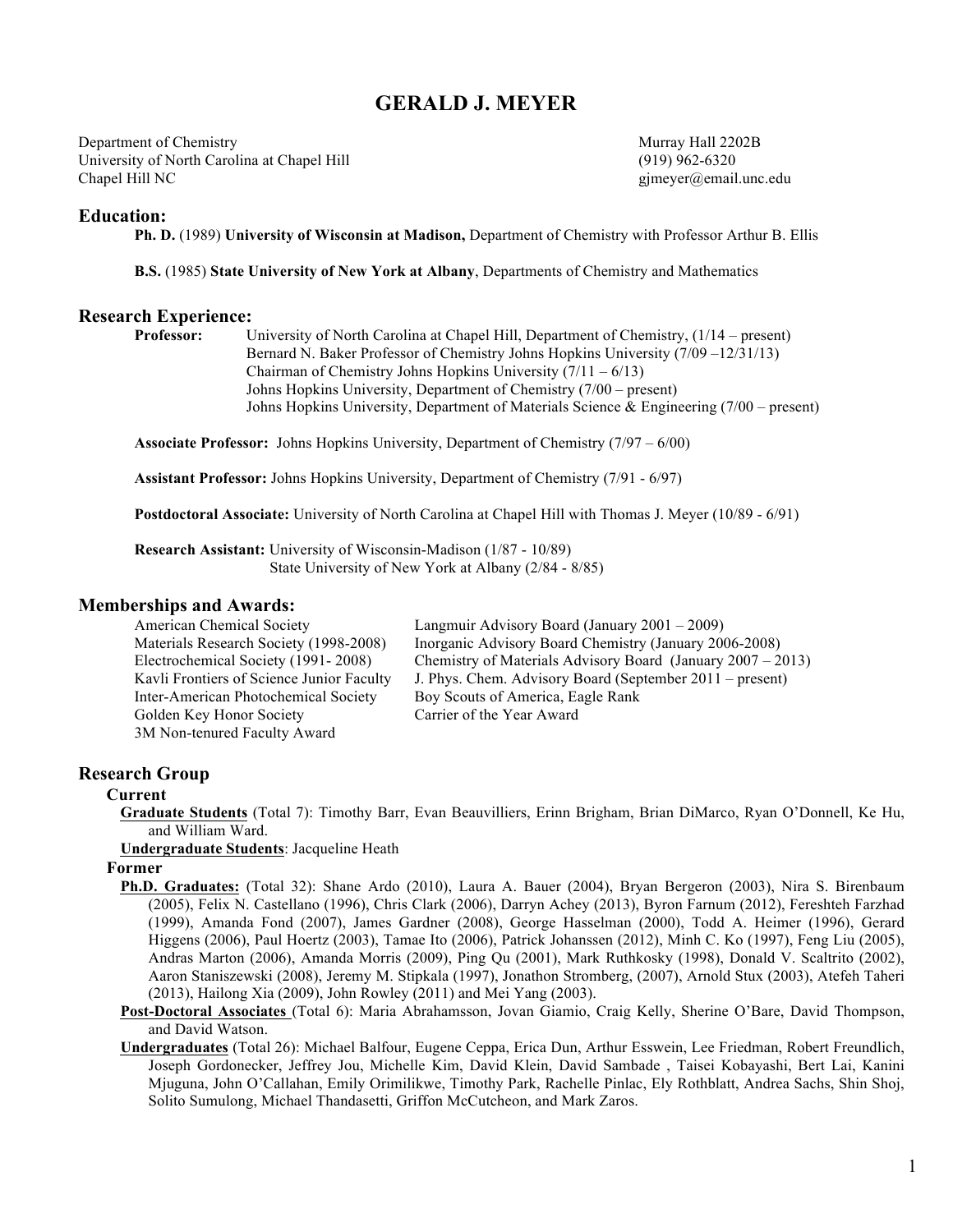## **University Services**

#### **CRAEMS Center Director (2000-2007):**

Principle Investigator and director of an NSF Center for Collaborative Research Activities in Environmental Molecular Science (CRAEMS) entitled "Environmental Redox-Mediated Dehalogenation Chemistry."

#### **Committees:**

Chemistry Department Colloquium Chair, 1995-96 Faculty Student Interaction Program Host 1994 Chemistry Department Graduate Admissions 1994-04 Consortium for Nanostructured Materials Participant Chemistry Department Graduate Admissions Chair 1999-00 Dunning Hall Renovation Ad Hoc Committee Chemistry Department Graduate Student Advising 1992-99 Hughes Undergraduate Summer Program, 1998 Chemistry Department Oral Exams 1993-06 NSF Engineering Research Center, DOGEE, 1995 Committee for a New EPR for Chemistry 1995, 1996 Search Committee for Inorganic Hopkins Faculty, 1997 Graduate Student Recruitment Committee Chair, 2000 Faculty Committee on Pre-Medical Education, 2007- present

Search Committee for Physical Hopkins Faculty, 1996 Meyerhoff Bridge Summer Program, 2004-2008

#### **Courses Taught:**

030.101 *Introductory Chemistry I*, Fall 1997, 1999, 2000, 2005, 2006, 2007, 2008

030.112 *Introductory Chemistry with Problem Solving*, Fall 2013

030.356 *Advanced Inorganic Laboratory,* Spring 1992 -98

030.449 *Chemistry of Inorganic Compounds,* Fall 1993 – 1995, Spring 2010, Fall 2013

030.466 *Physical and Analytical Methods,* Fall 1996, 1998, 2006

030.611 *Electron Transfer,* Fall 1992, Spring 1999, 2001, 2009

030.688 *Physical Inorganic Methods,* Spring 2006, 2008

## **New Courses Developed:**

*Advanced Inorganic Laboratory*: Designed and offered for the first time in 1992. The lab has been offered every year since and is required by the American Chemical Society (ACS) for a certified degree. The ACS Committee on Professional Training reviewed and rated the lab course as excellent.

*Physical and Analytical Methods*: The objective is to teach the fundamental principles upon which modern analytical instrumentation is based. The course is designed for senior undergraduate and first year graduate students.

*Electron Transfer:* The ubiquitous and essential role electron transfer processes play in many physical, chemical, and biological processes is highlighted in this course. Basic theory, techniques, and literature examples and reviewed in this graduate level course.

*Physical Inorganic Methods:* This course provides fundamental examples of the kinds of information that can be obtained by applications of methods to inorganic chemistry. Topics covered include symmetry, group theory, spectroscopy, magnetism and ionization methods.

#### **Outside Services**

## **Associate Editor of ACS-Applied Materials & Interfaces, May 2012- present.**

## **Conference and Workshop Co-Organizer:**

- 1. "Photochemistry" Gordon Research Conference, Boston, MA, July 2011.
- 2. "Electron Donor-Acceptor Interactions" Gordon Research Conference, Newport RI, July 2010.
- 3. NSF Workshop on Sustainability and Chemistry, Arlington VA, May 30-June 1 2006.

4. XIVth Inter-American Photochemical Society (I-APS) Meeting, Clear Water Beach FL, January 2-5, 2003.

#### **Symposium Co-Organizer:**

1. "Organic-Inorganic Photocells" 240<sup>th</sup> National A.C.S. Meeting, COLL Division, Boston MA, August 24-26, 2010.

2. "Science & Technology of Next Generation Photovoltaics" 232<sup>nd</sup> National A.C.S. Meeting, PMSE Division, San Francisco CA, September 10-12, 2006.

3. "Nanostructured Electronic and Photonic Materials" 200<sup>th</sup> Electrochem. Soc. Meeting, Philadelphia, PA, 2002. 4. "State of the Art: Semiconductor and Metal Nanoparticles for Light Energy Conversion" 222<sup>nd</sup> National A.C.S.

Meeting, Chicago, IL, 2001.

5. "Nanostructured Materials in Electrochemistry" 187th Meeting of the Electrochemical Society, Reno, NV May 21- 26, 1995.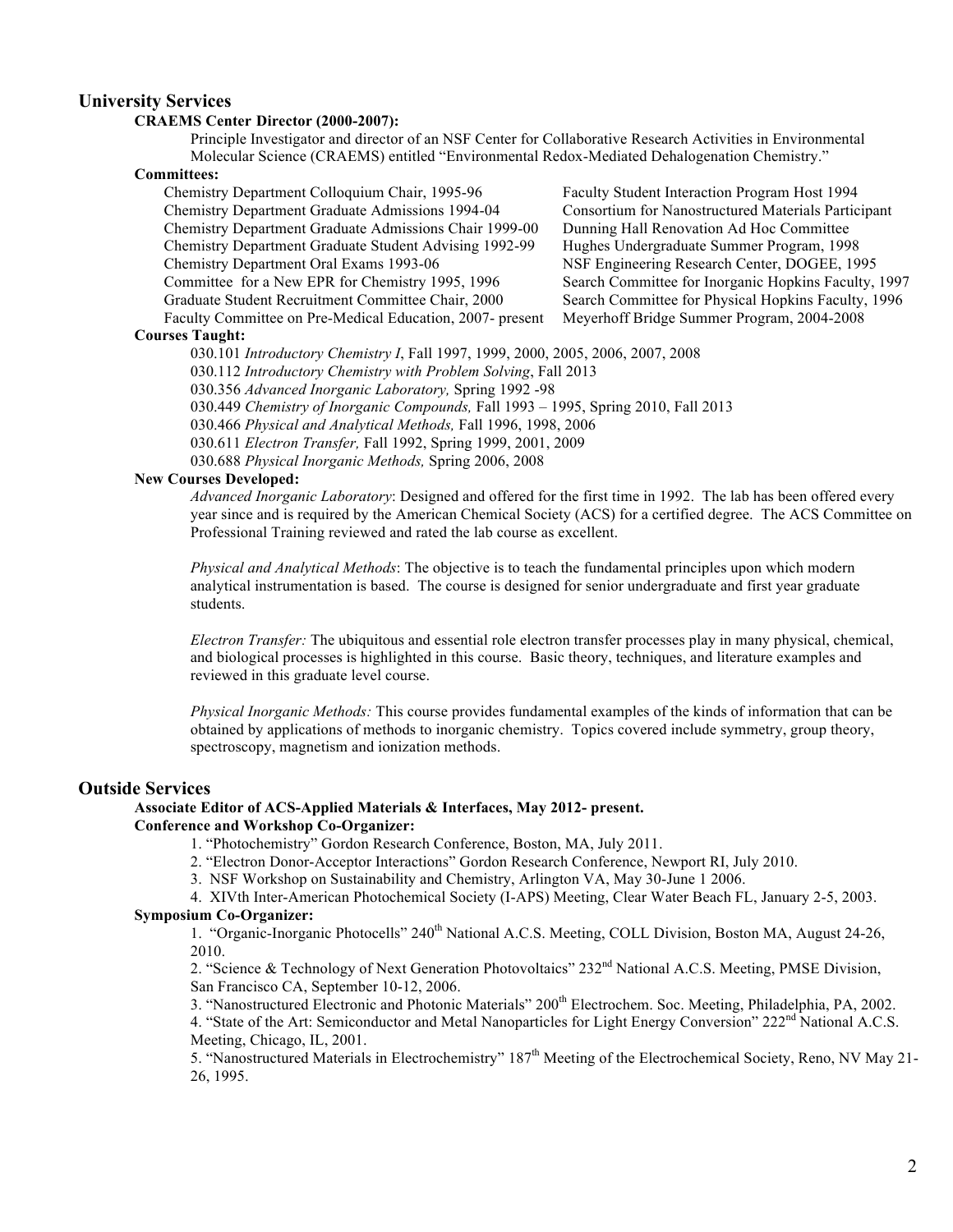#### **Panel Review and Workshop Participant:**

- 1. "Catalysis for Energy" National Science Foundation (NSF), Arlington, VA, March 1-2, 2012.
- 2. "Germany-USA Conference on Energy and Climate Research" NSF, Arlington, VA, February 18, 2010.
- 3. "Molecular Solar Workshop", National Science Foundation, Estes Park, CO, September 4-9, 2007.
- 4. Solar Energy Technologies Program Review, Department of Energy, Denver CO November 6-9, 2005.
- 5. "Basic Research Needs for Solar Energy Utilization", Department of Energy, Bethesda MD, April 18-21, 2005.
- 6. Review of Notre Dame Radiation Laboratory, Notre Dame, IN April 17-19, 2002.
- 7. "Career Grants", National Science Foundation, Arlington, VA Oct 23-24, 2000.
- 8. "Small Business Innovative Research/Small Business Technology Transfer" NSF, Arlington, VA Sept. 14, 1999.
- 9. "Basic Research Opportunities in Photovoltaics" NREL, Seattle, WA May 3, 1999.
- 10. "Research Opportunities in Photochemical Sciences" Department of Energy, Estes Park, CO February 5-8, 1996.

## **Invited Presentations**

**National/Governmental Laboratories** (8 Total): Argonne National Laboratory, Argonne IL; Army Research Laboratory at Adelphi, MD; Brookhaven National Laboratory, Upton NY; Los Alamos National Laboratory, Los Alamos NM; National Institute of Standards, Gaithersburg MD; National Renewable Energy Laboratory, Golden CO; Office of Naval Research, Washington DC; and the US Naval Academy, Annapolis, MD.

**Industry** (8 Total): BP Solar, Taona VA; DuPont, Wilmington DE; GE Global Research, Schenectady NY; Pittsburg Paint & Glass, Pittsburg PA; Polysciences Inc., Warrington PA; Rohm & Haus, Philadelphia PA; 3M Company, St. Paul MN; and Watson Pharmaceuticals, Salt Lake City UT.

**US Universities and Colleges** (84 Total): Arizona State University, Tempe AZ; Auburn University, Auburn AL; Bloomsburg University, Bloomsburg PA; Bowdoin College, Brunswick, ME; Bowling Green State University, Bowling Green OH; Brigham Young University, Provo UT; California Institute of Technology, Pasadena CA; Case Western Reserve University, Cleveland OH; City College of New York, New York NY; Catholic University of America, Washington DC; Colorado State University, Fort Collins CO; Davidson College, Davidson, NC; Drexel University, Philadelphia PA; Eastern College, St. David's PA; Emory, Atlanta GA; George Mason University, Fairfield VA; George Washington University, Washington DC; Georgetown University, Washington DC; Georgia Institute of Technology, Atlanta GA; Gettysburg College, Gettysburg PA; Goucher College, Towson MD; Hood College, Frederick, MD; Howard University, Washington DC; Johns Hopkins University, Baltimore MD; La Salle University, Philadelphia PA; Lebanon Valley College, Annville PA; Lincoln University, Lincoln PA; Loyola College, Baltimore MD; Marquette, Milwaukee WI; Michigan State University, East Lansing MI; Muhlenburg College, Allentown PA; North Carolina State University, Raleigh, NC; Northwestern University, Evanston IL; Ohio State University, Columbus OH; Ohio University, Athens, OH; Penn State University, College Station PA; Princeton University, Princeton NJ; Rensselaer Polytechnic Institute, Troy, NY; Rice University, Houston TX; Rochester University, Rochester NY; Roger Williams University, Bristol RI; Rutgers University, Passaic NJ; Rutgers University, Newark NJ; St. Michael's College, Burlington, VT; SUNY-Binghamton, Binghamton NY; SUNY-Buffalo, Buffalo NY; Temple University, Philadelphia PA; Towson University, Towson MD; Tulane University, New Orleans LA; University of Alabama, Birmingham AL; University of California, Berkeley CA; University of California, Irvine CA; University of California, Los Angeles CA; University of California, San Diego CA; University of California, Santa Barbara CA; University of Chicago, Chicago IL, University of Delaware, Newark DE; University of Florida, Gainesville FL; University of Maryland, College Park MD; University of Maryland at Baltimore County, Catonsville, MD; University of Maryland at Baltimore, Baltimore MD; University of Miami, Miami FL; University of Minnesota, Minneapolis, MN; University of New Hampshire, Durham, NH; University of North Carolina, Chapel Hill NC; University of Pennsylvania, Philadelphia PA; University of Pittsburgh, Pittsburgh, PA; University of Richmond, Richmond VA; University of Texas at Houston, Houston TX; University of Utah, Salt Lake City UT; University of Washington, Seattle WA; University of Wisconsin, Madison WI; University of Wyoming, Laramie WY; Vanderbilt University,

Nashville, TN; Irginia Tech, Blacksburg VA; Virginia Wesleyan College, Norfolk VA; Washington University, St. Louis MO; Wayne State University, Detroit MI; Washington College, Chestertown MD; West Virginia University, Morgantown WV; and William Paterson University, Wayne NJ.

**International Universities and Colleges** (15 Total): Catholic University of Chile, Temuco Chile; Imperial University, London England; Lund University, Lund Sweden; Nanyang Technological University, Singapore; Pontifical Catholic University of Chile, Santiago Chile; Stockholm University, Stockholm Sweden; KTH Royal Institute of Technology, Stockholm Sweden; Ciudad Universitaria, Buenos Aries Argentina; Unidad Mérida, Mérida, Yucatán, México; Universidad De Santiago De Chile, Santiago Chile; University of Calgary, Alberta Canada; University of Ferrara, Ferrara Italy; University of Strasbourg, Strasbourg, France; and Uppsala University, Uppsala, Sweden.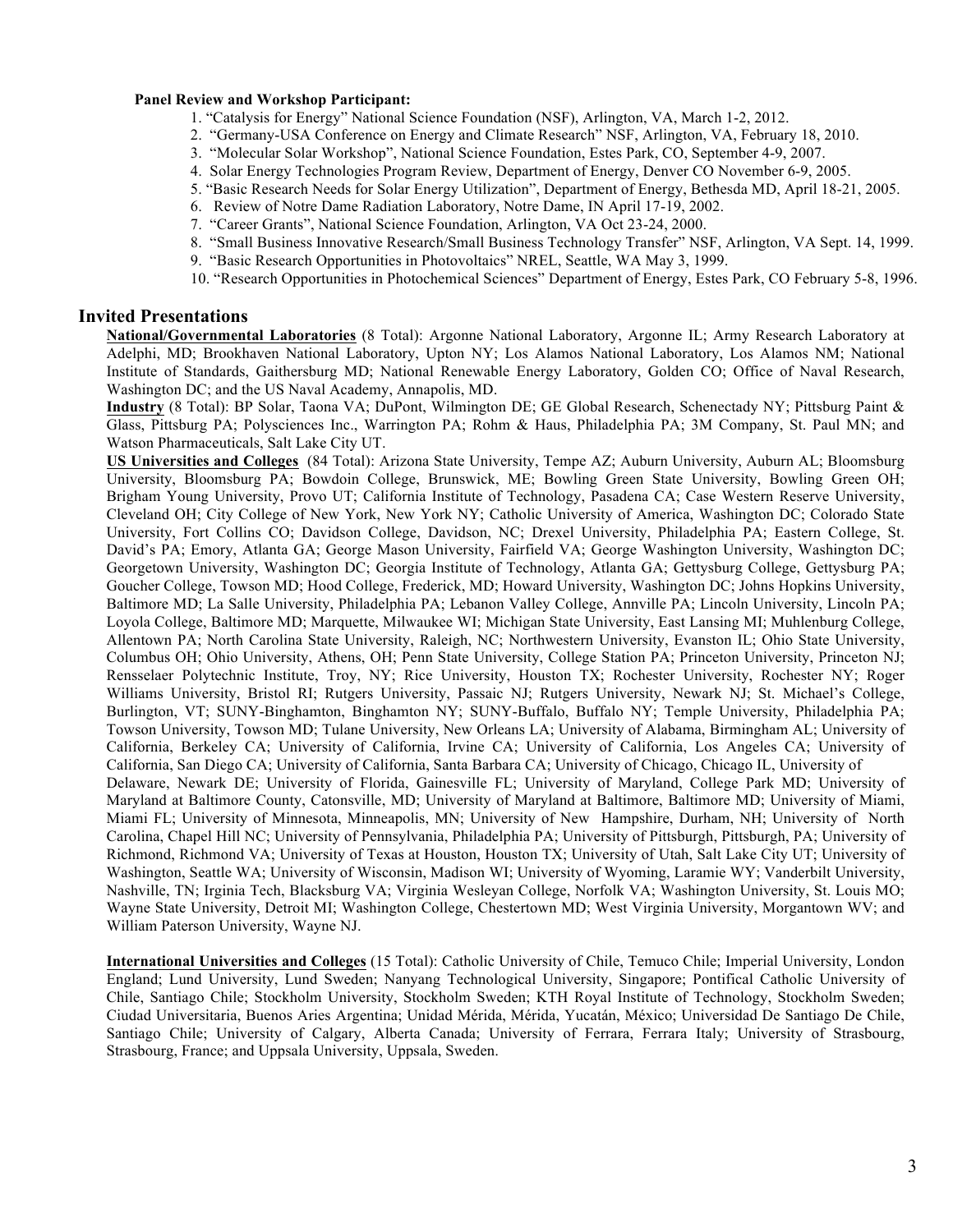#### **Invited Presentations at Professional Meetings (2009** $\rightarrow$  **present):**

Hybrid Organic Photovoltaics (HOPV14), Lausanne Switzerland (May 12, 2014) *The Roles of Iodide Ions in Dye Sensitized Solar Cells*

"Molecular Inorganic Chemistry at the Frontiers of Energy Research"  $247<sup>th</sup>$  National ACS Meeting, Dallas TX (March 16, 2014) *Photoinduced electron transfer at TiO2 interfaces sensitized to visible light with triarylamine-appended bis(tridentate) cycloruthenated complexes*

"Photovoltaics, Solar Energy Materials & Technologies" XXII International Materials Research, Cancun Mexico (August 11, 2013) *New Donor-Acceptor Compounds for Dye Sensitized Solar Cells.*

"Solar Solutions to Energy and Environmental Problems" Telluride Workshop, Telluride CO (August 7, 2013) *Mechanisms of Sensitization and Regeneration in Dye Sensitized Solar Cells.*

"Photochemistry" Gordon Research Conference, Stone Hill MA (July 16, 2013) *Solar Photochemistry with Charge Transfer Excited States*

"Organic and hybrid interfaces in excitonic solar cells: from fundamental science to applications" European Materials Research Society, Strausburg France (May 28, 2013) *Substitution of O with S Heteroatoms in Organic Dyes at TiO<sub>2</sub> Interfaces* 

30th Eastern Regional Photosynthesis, Woods Hole MA (April 12, 2013) *Electron Transfer at Sensitized TiO2 Interfaces : Surface Electric Fields and Mechanisms for I-I Bond Formation*

"Electron Donor-Acceptor Interactions" Gordon Research Conference, Newport RI (August 8, 2012) *Making chemical bonds with light for solar energy conversion and storage.*

19<sup>th</sup> International Conference on Photochemical Conversion and Storage of Solar Energy (IPS-19), Pasadena, CA (July 31, 2012) *Efficient Sensitization of TiO2 with Co(I) Coordination Compounds*

2nd International Workshop: Natural and Artificial Photosynthesis, Bioenergetics and Sustainability, Nanyang Technical University, Singapore (June 12, 2012) *Surface Electric Fields and Mechanisms of I-I Bond Formation*

Canadian Chemistry Conference and Exhibition, Calgary CA (May 28, 2012) *Regeneration Mechanisms at Sensitized TiO<sub>2</sub> Interfaces* 

"Photons-to-Fuel…." 243rd National A.C.S. Meeting, San Diego CA (March 26, 2012) *Non-Nernstian Two-Electron Transfer Photocatalysis at Metalloporphyrin-TiO<sub>2</sub> Interfaces* 

SANS Workshop, Les Disablerets, Switzerland (March 14, 2012) *Excitonic Solar Cells*

24<sup>th</sup> Austin Symposium on Molecular Structure and Dynamics at Dallas, Dallas TX (March 6, 2012) *Dynamics of Molecules at Semiconductor Interfaces for Energy Conversion*

Workshop on Emerging Materials for Thin Film Solar Cells, Santa Barbara, CA (August 11, 2011) *Dye sensitized solar cells*

VIII International Krutyn Summer School, Krutyn Poland (June 14-20, 2011) *1. Metal-to-ligand Charge Transfer Excited States; and 2. Optimization of Energy Conversion Efficiencies*

21rst Inter-American Photochemical Society Conference, Mendoza Argentina (May 22, 2011) *Chemical Bond Formation with Light*

Saudi International Electronics, Communications and Photonics Conference, Riyadh Saudi Arabia (April 24, 2011) *Electron Transfer Dynamics in Efficient Solar Cells*

**Invited Presentations at Professional Meetings (2009** $\rightarrow$ **) (Con't):**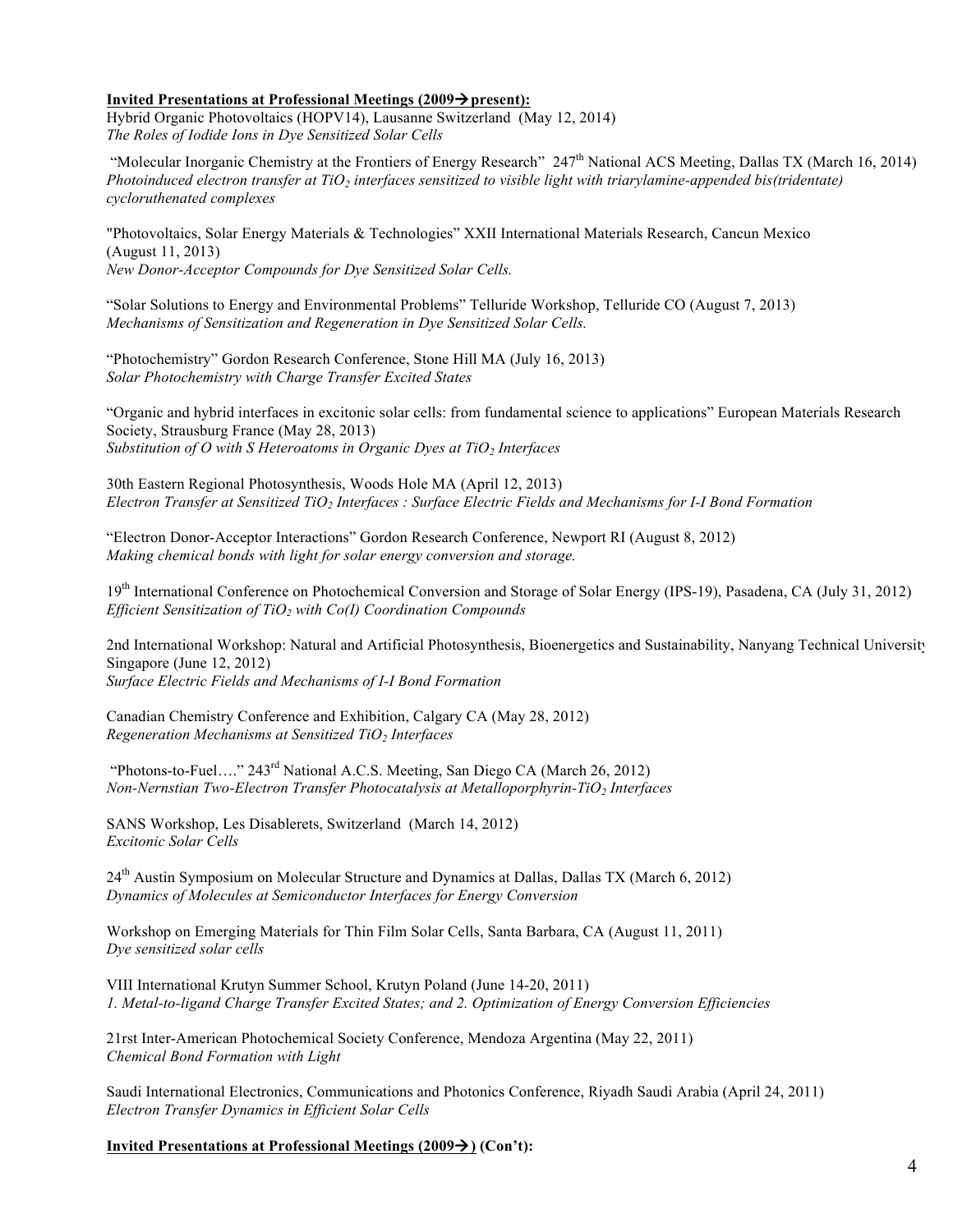AAAS National Meeting, Washington DC (February 19, 2011) *Making Chemical Bonds with Visible Light*

UK Semiconductor Photocatalysis Meeting, London England (January 7, 2011) *Multi-Electron Transfer Catalysis at Molecular-TiO2 Interfaces*

"Light Driven Generation of Hydrogen …" International Chemical Congress of Pacific Basin Societies (December 16, 2010) *Photo-initiated formation of chemical bonds in fluid solution and at semiconductor interfaces*

"Molecular Photonics" International Chemical Congress of Pacific Basin Societies (December 17, 2010) *Stark effects at sensitized TiO<sub>2</sub> molecular photonic materials* 

45th Midwest Regional ACS Meeting (October 28, 2010) *Photo-Induced Iodide Redox Chemistry in Fluid Solution and at TiO<sub>2</sub> Interfaces* 

7th Workshop in Computational Chemistry and Molecular Spectroscopy, Punta deTralca Chile (October 20, 2010) *Electron Transfer from Molecular Excited States and Semiconductor Nanoparticles*

"Inorganic-Organic Solar Cells" 240<sup>th</sup> National A.C.S. Meeting, Boston, MA (August 24, 2010*) Electric Field Effects in Dye Sensitized Solar Cells*

"Molecular Systems for Efficient Solar ..." 240<sup>th</sup> National A.C.S. Meeting, Boston, MA (August 23, 2010) *Visible Light into Chemical Bonds: Dynamics and yields of I-I bond formation in fluid solution and at sensitized interfaces*

SPIE, San Diego CA (August 3, 2010) *Two sequential photo-reductions … for multi-electron transfer chemistry*

Solar Photochemistry and Materials for Energy and Environment, Pohang University, Korea (July 31, 2010) *Photodriven Multi-Electron Transfer Reactions at Molecular Semiconductor Interfaces*

18th International Conference on Photochemical Conversion and Storage of Solar Energy, Seoul Korea (July 25, 2010) *Photo-sensitized Formation of I-I Bonds in Fluid Solution and at TiO<sub>2</sub> Interfaces* 

The 5<sup>th</sup> Advanced Photovoltaics Center Seminar, National Institute for Materials Science, Tsukuba Japan (July 13, 2010) *Redox Mediators for Dye Sensitized Solar Cells*

NIMS 2010 Conference; Challenges of Nanomaterials Science, Tsukuba Japan (July 13, 2010) *Visible Light Generation of Chemical Bonds in Fluid Solution and at Sensitized TiO<sub>2</sub> Interfaces* 

National Science Foundation Inorganic Chemistry Workshop, Santa Fe, NM (May 18, 2010) *Chemical Bond Formation with Visible Light in Fluid Solution and at TiO<sub>2</sub> Interfaces* 

Third International Conference on Semiconductor Photochemistry*,* Glasgow, Scotland (April 3, 2010) *Photosensitized Formation of I-I Bonds in Fluid Solution and at TiO<sub>2</sub> Interfaces* 

Solar Fuels and Energy Storage: The Unmet Needs, SERC Chapel Hill, NC (January 14, 2010) *Photodriven Chemical Bond Formation in Fluid Solution and at Semiconductor Interfaces*

"Photons-to-Fuel...." 238<sup>th</sup> National A.C.S. Meeting, Washington DC (August 16, 2009) *Photosensitized I-I Bond Formation in Fluid Solution and at Semiconductor Interfaces*

International Workshop on Materials and Devices for Solar Energy Conversion, Wichita, KS (May 23, 2009) *Photoinduced Interfacial Charge Transfer in Efficient Molecular Solar Cells*

#### **Invited Presentations at Professional Meetings**  $(2009 \rightarrow)$  **(Con't):**

"Capturing and Storing Solar Energy-…" 237th National A.C.S. Meeting, Salt Lake City, UT (March 22-26, 2009) *Sensitized Iodide Redox Chemistry*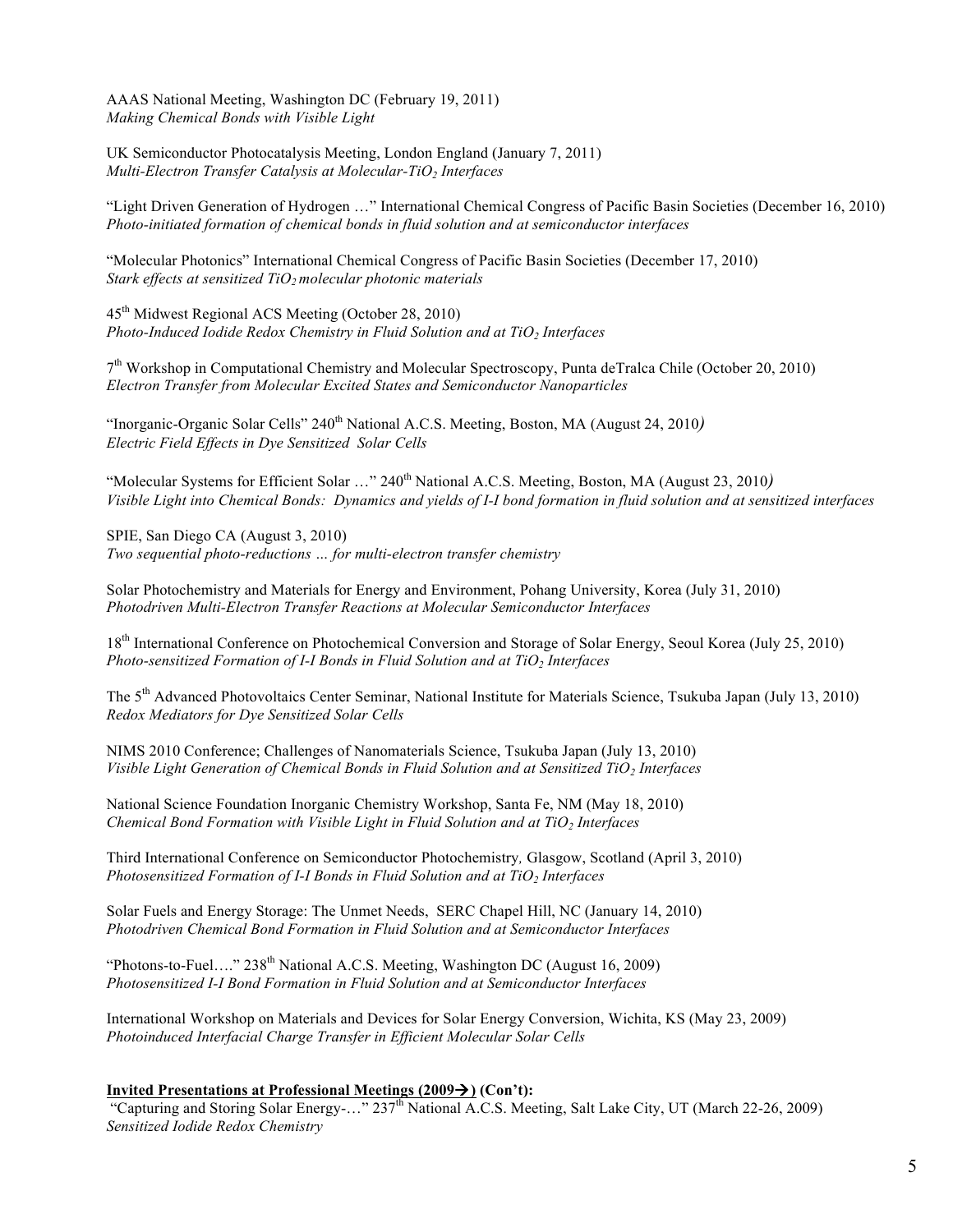2009 F.A. Cotton Award Symposium 237<sup>th</sup> National A.C.S. Meeting, Salt Lake City, UT (March 22-26, 2009) *Small Molecule Activation with Light and Karlin Compounds*

Inter-American Photochemical Society Annual Meeting, St. Pete's Beach, FL (January 2-6, 2009) *Photochemical Approaches to Solar Energy Conversion*

## **Publications:**

## **Journal Publications:**

1) **Evidence For Adduct Information at the Semiconductor-Gas Interface. Photoluminescent Properties of Cadmium Selenide in the Presence of Amines.** Meyer, G.J.; Lisensky, G.C.; Ellis, A.B. *J. Amer. Chem. Soc.* **1988**, *110*, 4914.

2) **A Selective Detector for Gas Chromotography Based on Adduct-Modulated Semiconductor Photoluminescence.** Lisensky, G.C.; Meyer, G.J.; Ellis, A.B. *Anal. Chem.* **1988**, *60*, 2531.

3) Dioxygen-Copper Reactivity. Models for Hemocyanin: Reversible O<sub>2</sub> and CO Binding to Structurally Characterized **Dicopper(I) Complexes Containing Hydrocarbon-Linked Bis[2-(2-pyridyl)ethyl]amine Units.** Karlin, K.D.; Haka, M.S.; Cruse, R.W.; Meyer, G.J.; Farooq, A.; Gultneh, Y.; Hayes, J.C.; Zubieta, J. *J. Amer. Chem. Soc.* **1988**, *110*, 1196.

4) **Semiconductor-Olefin Adducts. Photoluminescent Properties of Cadmium Sulfide and Cadmium Selenide in the Presence of Butenes.** Meyer, G.J.; Leung, L.K.; Yu, J.C.; Lisensky, G.C.; Ellis, A.B. *J. Amer. Chem. Soc.* **1989**, *111*, 5146.

5) **Time-Resolved Luminescence of Electron-Hole Pairs in Cd(S,Se) Graded Semiconductors.** Hane, J.K.; Prisant, M.G.; Harris, C.B.; Meyer, G.J.; Leung, L.K.; Ellis, A.B. *J. Phys. Chem.* **1989**, *93*, 7975.

6) **Modulation of the Time-Resolved Photoluminescence of Cadmium Selenide by Adduct Formation with Gaseous Amines.** Leung, L.K.; Meyer, G.J.; Lisensky, G.C.; Ellis, A.B. *J. Phys. Chem.* **1990**, *94,* 1214.

7) **Synthesis of Redox Derivatives of Lysine and Related Peptides Containing Phenothiazine or Tris(2,2' bipyridine)ruthenium(II).** Peek, B.M.; Ross, G.T.; Edwards, S.W.; Meyer, G.J.; Meyer, T.J.; Erickson, B.W. *Int. J. Peptide Protein Res.* **1991**, *38*, 114.

8) **Photoelectrochemical Solar Energy Conversion at Nanostructured Materials.** Meyer, G.J.; Searson, P.C. *Interface* **1993**, *2*, 23-27.

9) **Molecular Level Photovoltaics: The Electro-Optical Properties of Metal Cyanide Complexes Anchored to Titanium Dioxide.** Heimer, T.A.; Bignozzi, C.A.; Meyer, G.J. *J. Phys. Chem.* **1993**, *97*, 11987-11994.

10) **Molecular Level Electron Transfer and Excited State Assemblies on the Surfaces of Metal Oxides and Glass.** Meyer, T. J.; Meyer, G.J.; Pfenning, B.; Schoonover, J. R.; Timpson, C.; Wall, J.F.; Kobusch, C.; Chen, X.; Peek, B.M.; Wall, C.G.; Ou, W.; Erickson, B. W.; Bignozzi, C.A. *Inorg. Chem.* **1994**, *33*, 3952-3963.

11) **Photophysical Properties of Ruthenium Polypyridyl Photonic SiO2 Gels.** Castellano, F.N.; Heimer, T.A.; Thandasetti, M.; Meyer, G.J. C*hem. Mater.* **1994**, *6*, 1041-1048.

12) **Spectroscopic and Excited State Properties of Titanium Dioxide Gels.** Castellano, F.N.; Stipkala, J.M.; Friedman, L.A.; Meyer, G.J. *Chem. Mater.* **1994**, *6*, 2123-2129.

13) **Enhanced Spectral Sensitivity from Ru(II) Polypyridyl Photovoltaic Devices.** Argazzi, R.; Bignozzi, C.A.; Heimer, T.A.; Castellano, F.N.; Meyer, G.J. *Inorg. Chem.* **1994**, *33*, 5741-5749.

14) **Photodriven Energy Transfer from Cuprous Phenanthroline Derivatives.** Castellano, F.N.; Ruthkosky, M.; Meyer, G.J. *Inorg. Chem.* **1995**, *34*, 3-4.

15) **Dynamic Quenching of Porous Silicon Photoluminescence by Anthracene and 10-Methylphenothiazine.** Ko, M.C.; Meyer, G.J. *Chem Mater.* **1995**, *7*, 12-14.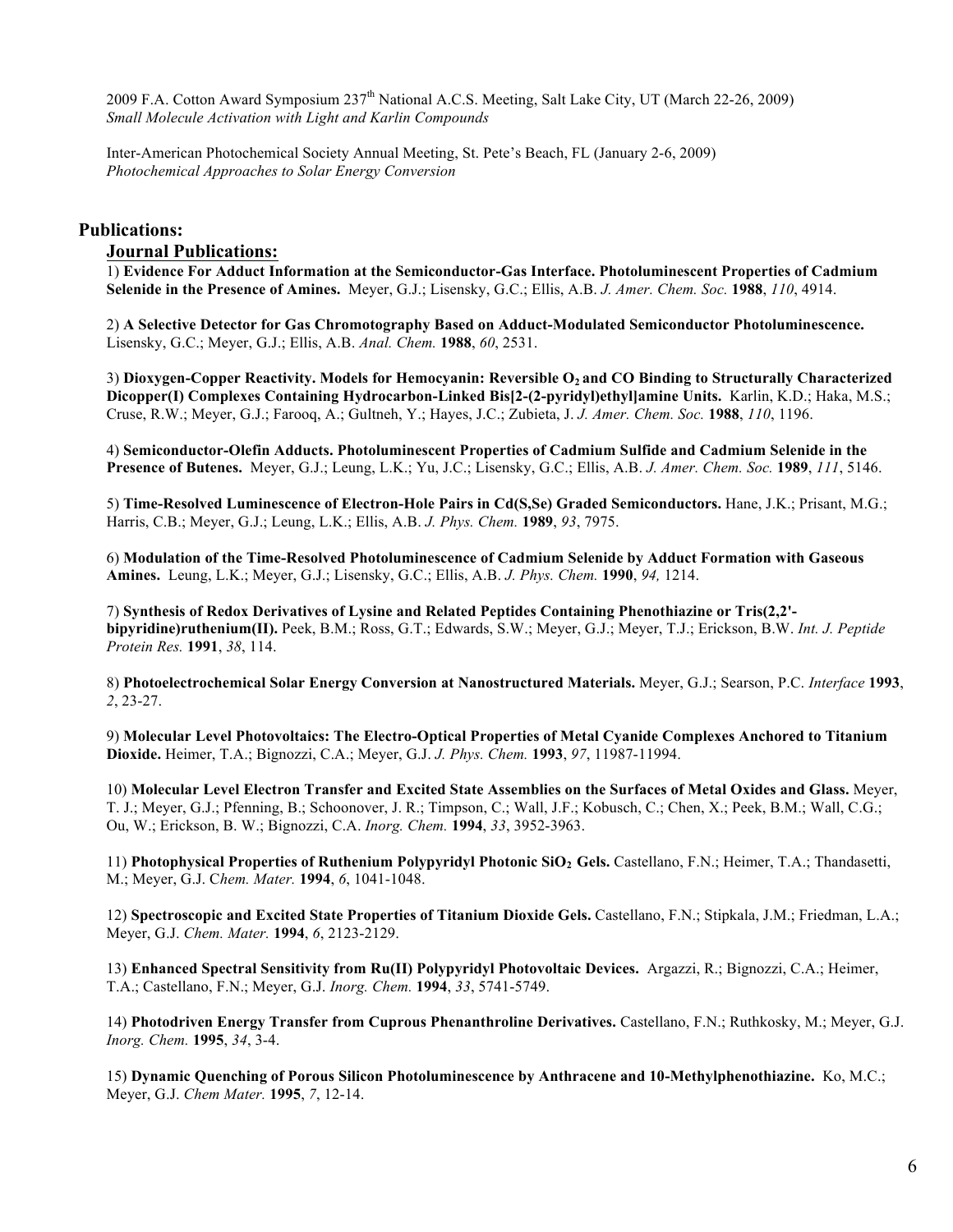16) **Optical and Electrical Properties of Nanostructured Titanium Dioxide Films.** Cao, F.; Oskam, G.; Searson, P.C.; Stipkala, J.; Farzhad, F.; Heimer, T.A.; Meyer, G.J. *J. Phys. Chem.* **1995**, *99*, 11974-11980.

17) **DNA Dynamics Observed with Long Lifetime Metal-Ligand Complexes.** Lakowicz, J.R.; Malak, H.; Gryczynski, I.; Castellano, F.N.; Meyer, G.J. *Biospectroscopy* **1995**, *1*, 163-168.

18) **Dynamic Electron Transfer in SiO2 Aqua- and Alco- Gels.** Castellano, F.N.; Meyer, G.J. *J. Phys. Chem.* **1995**, *99*, 14742-14748*.*

19) **Photosensitization of Wide Bandgap Semiconductors with Antennae Molecules.** Bignozzi, C.A.; Argazzi, R.; Schoonover, J.R.; Meyer, G.J.; Scandola, F. *Sol. Energy Mater. Sol. Cells* **1995**, *38*, 187-198.

20) **Long-Lived Photo-Induced Charge Separation Across Nanostructured TiO2 Interfaces.** Argazzi, R.; Bignozzi, C.A.; Heimer, T.A.; Castellano, F.N.; Meyer, G.J. *J. Am. Chem. Soc.* **1995**, *117*, 11815-11816.

21) **An Acetylacetonate Based Semiconductor-Sensitizer Linkage.** Heimer, T.A.; D'Arcangelis, S.T.; Farzad, F.; Stipkala, J.M.; Meyer, G.J. *Inorg. Chem.* **1996**, *35*, 5319-5324*.* 

22) **Luminescence of Charge Transfer Sensitizers Anchored to Metal Oxide Nanoparticles.** Heimer, T.A.; Meyer, G.J. *J. Lumin.* **1996**, *70*, 468-478.

23) **Dynamic Quenching of Porous Silicon Excited States.** Ko, M.C.; Meyer, G.J. *Chem. Mater.* **1996**, *8*, 2686-2692.

24) **Electron Transport Properties in Porous Nanocrystalline TiO2 Photoelectrochemical Cells.** Cao, F.; Oskam, G.; Searson, P.C.; Meyer, G.J. *J. Phys. Chem.* **1996**, *100*, 17021-17027.

25) **Photodriven Electron and Energy Transfer from Copper Phenanthroline Excited States.** Ruthkosky, M.; Castellano, F.N.; Meyer, G.J. *Inorg. Chem.* **1996**, *35*, 6406-6412.

26) **Light Induced Processes in Molecular Gel Materials.** Castellano, F.N.; Meyer, G.J. *Prog. Inorg. Chem.* **1997**, *44*, 167- 209.

27) **Remote Electron Injection from Supramolecular Sensitizers.** Argazzi, R.; Bignozzi, C.A.; Heimer, T.A.; Meyer, G.J. *Inorg. Chem.* **1997**, *36*, 2-3.

28) **Light Induced Charge Separation Across Ru(II) Modified Nanocrystalline TiO2 Interfaces with Phenothiazine Donors.** Argazzi, R.; Bignozzi, C.A.; Heimer, T.A.; Castellano, F.N.; Meyer, G.J. *J. Phys. Chem. B* **1997**, *101*, 2591-2597.

29) **Efficient Light-to-Electrical Energy Conversion: Nanocrystalline TiO2 Films Modified with Inorganic Sensitizers.**  Meyer, G.J. *J. Chem. Ed.* **1997**, *74*, 652-656*.*

30) **Long-Lifetime Metal Ligand Complexes as Luminescent Probes for DNA.** Malak, H.; Gryszynski, I.; Lakowicz, J.R.; Castellano, F.N.; Meyer, G.J. *J. Fluorescence* **1997**, *7*, 107-112*.*

31) **Long-Lived Charge Separated States Following Light Excitation of Cu(I) Donor-Acceptor Compounds.** Ruthkosky, M.; Kelly, C.A.; Castellano, F.N.; Meyer, G.J. *J. Amer. Chem. Soc.* **1997**, *119*, 12004-12005.

32) **Light Induced Charge Separation at Sensitized Sol-Gel Processed Semiconductors.** Stipkala, J.M.; Heimer, T.A.; Livi, K.J.T.; Meyer, G.J. *Chem. Mater.* **1997**, *9*, 2341-2353.

33) **The Limiting Role of Iodide Oxidation in Titanium Dioxide Photoelectrochemical Cells Sensitized with** *cis***-Os(LL)2(CN)2.** Argazzi, R.; Bignozzi, C.A.; Heimer, T.A.; Hasselmann, G.M.; Meyer, G.J. *J. Phys. Chem B* **1998,** *102*, 7577- 7581*.*

34) **Long-lifetime Ru(II) Complexes for the Measurement of High Molecular Weight Protein Hydrodynamics.**  Szmacinski, H.; Castellano, F.N.; Terpetsching, E.; Dattelbaum, J.D.; Lakowicz, J.R.; Meyer, G.J. *Biochim, Biophys. Acta* **1998**, *1383*, 151-159.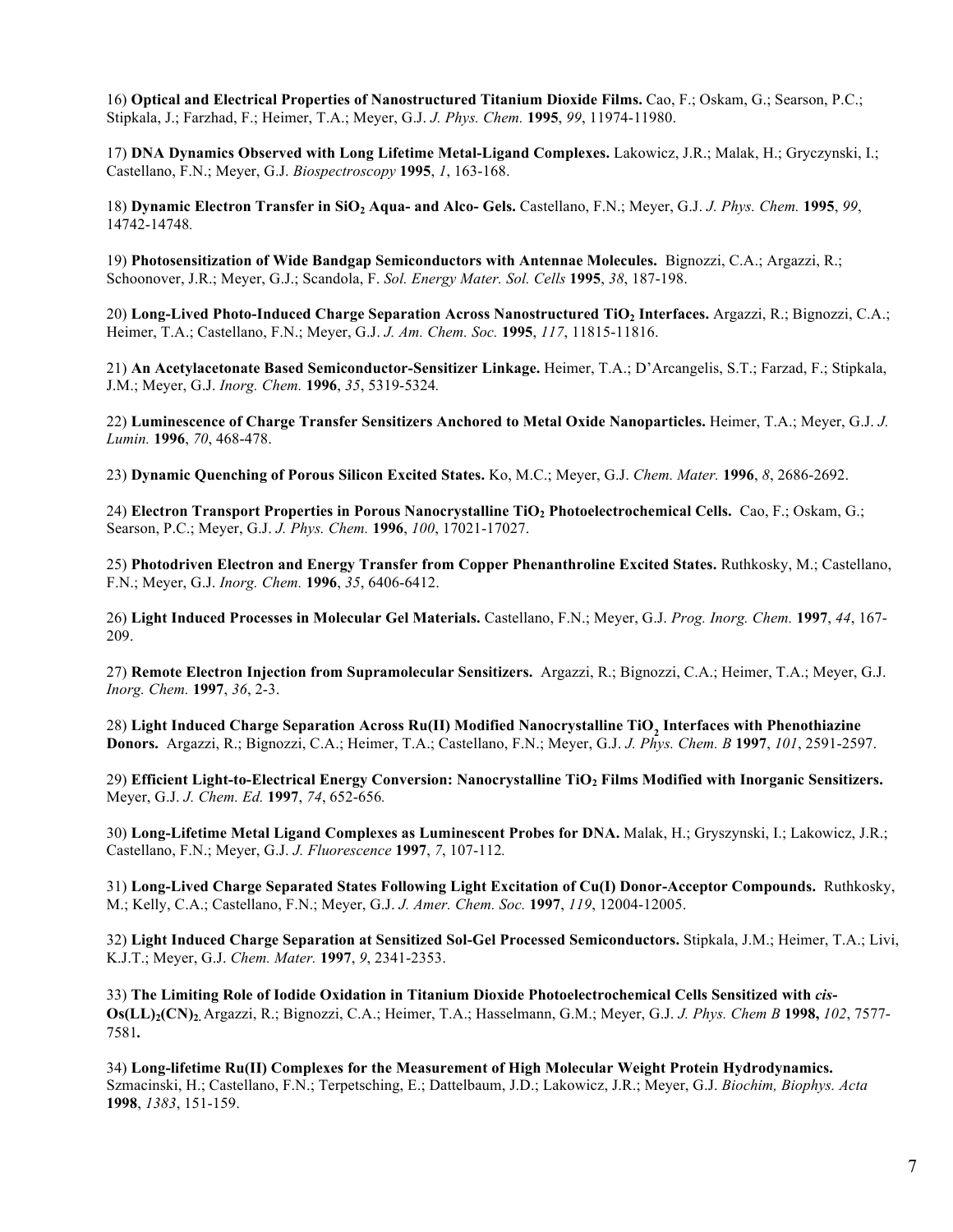35) **Electron and Energy Transfer from Cu(I) MLCT Excited States.** Ruthkosky, M.; Castellano, F.N.; Kelly, C.A.; Meyer, G.J. *Coord. Chem. Rev.* **1998**, *171*, 309-322*.*

36) **Sensitization of Nanocrystalline TiO2 Films by Electropolymerized Thin Films.** Moss, J.A.; Stipkala, J.M.; Yang, J.C.; Bignozzi, C.A.; Meyer, G.J.; Meyer, T.J. Wen, X.; Linton, R.W. *Chem. Mater.* **1998**, *10*, 1748-1750*.*

37) **Efficient Light-to-Electrical Energy Conversion With Dithiocarbamate-Ruthenium Polypyridyl Sensitizers.** Argazzi, R.; Bignozzi, C.A.; Hasselmann, G.M.; Meyer, G.J. *Inorg. Chem.* **1998,** *37*, 4533-4537.

38) **Sensitization of Nanocrystalline TiO2 Initiated by Reductive Quenching of Molecular Excited States.** Thompson, D.W.; Kelly, C.A.; Farzad, F.; Meyer, G.J. *Langmuir* **1999**, *15*, 650-653. (Invited manuscript for special issue on "Electrochemistry on Nanostructured Materials.")

39) **Excited State Deactivation of Ruthenium(II) Polypyridyl Chromophores Bound to Nanocrystalline TiO2 Mesoporous Films.** Kelly, C.A.; Thompson, D.W.; Farzad, F.; Meyer, G.J. *Langmuir* **1999**, *15*, 731-737.

40) **Sensitization of Nanocrystalline TiO<sub>2</sub> by Re(I) Polypyridyl Compounds.** Hasselmann, G.M.; Meyer, G.J. Zeit. Phys. *Chem.* **1999**, *212,* 39-44.

41) **Cation Controlled Interfacial Charge Separation in Sensitized Nanocrystalline TiO2 Photoanodes**. Kelly, C.A.; Thompson, D.W.; Farzad, F.; Stipkala, J.M.; Meyer, G.J. *Langmuir* **1999,** *15*, 7047-7054.

42) **Competitive Intermolecular Energy Transfer and Electron Injection at Sensitized Semiconductor Interfaces.** Farzad, F.; Thompson, D.W.; Kelly, C.A.; Meyer, G.J. *J. Am. Chem*. *Soc.* **1999**, *121*, 5577-5578.

43) **Diffusion Limited Interfacial Electron Transfer With Large Apparent Driving Forces.** Hasslemann, G.M.; Meyer, G.J. *J. Phys. Chem*. *B* **1999**, *103*, 7671-7675.

44) **Remote Interfacial Electron Transfer Process on Nanocrystalline TiO2 Sensitized with Polynuclear Complexes**. Bignozzi, C.A.; Alebbi, M.; Costa, E.; Kleverlaan, C.J.; Argazzi, R.; Meyer, G.J. *Int. J. Photoenergy* **1999**, *1,* 1-8.

45) **Electron Injection, Recombination and Halide Oxidation Dynamics at Dye-sensitized TiO**<sup>2</sup> **Interfaces**, Heimer, T.A.; Heilweil, E.J.; Bignozzi, C.A.; Meyer, G.J. *J. Phys. Chem. A* **2000**, *104*, 4256-4262.

46) **Stepwise Photoinduced Charge Separation in Heterotriads: Binuclear Rh(III) Complexes on Nanocrystalline Titanium Dioxide.** Kleverlaan, C.J.; Indelli, M.T.; Bignozzi, C.A.; Pavanin, L.; Scandola, F.; Hasselmann, G.M.; Meyer, G.J. *J. Am. Chem. Soc.* **2000**, *122*, 2840-2849.

47) Molecular Rectification by a Bimetallic Ru-Os Compound Anchored to Nanocrystalline TiO<sub>2</sub>. Kleverlaan, C.J.; Alebbi, M.; Argazzi, R.; Bignozzi, C.A.; Hasselmann, G.M.; Meyer, G.J. *Inorg. Chem.* **2000,** *39*, 1342-1343.

48) **Temperature Dependent, Interfacial Electron Transfer from Ru(II) Polypyridyl Compounds with Low Lying Ligand Field States to Nanocrystalline Titanium Dioxide.** Qu, P.; Thompson, D.W.; Meyer, G.J. *Langmuir* **2000**, *16*, 4662- 4671.

49) **MLCT Excited States of Cuprous Bis-Phenanthroline Coordination Compounds.** Scaltrito, D.V.; Thompson, D.W.; O'Callahan, J.A.; Meyer, G.J. *Coord. Chem. Rev.* **2000**, *208*, 243-267.

50) **Dual Sensitization Pathways of TiO2 by Na2[Fe(bpy)(CN)4].** Yang, M.; Thompson, D.W.; Meyer, G.J. *Inorg. Chem.* **2000**, *39*, 3738-3739.

51) **Tuning Charge Recombination Rate Constants Through Inner-Sphere Coordination in a Copper Donor-Acceptor Compound.** Scaltrito, D.V.; Kelly, C.A.; Ruthkosky, M.; Thompson, D.W.; Meyer, G.J. *Inorg. Chem.* **2000,** *39*, 3777-3783.

52) **Excited State Processes at Sensitized Semiconductor-Interfaces Characterized by Nanosecond Absorption Spectroscopy.** Kelly, C.A.; Meyer, G.J. *Coord. Chem. Rev*. **2001**, *211*, 295-315. (Invited review for special issue dedicated to Arthur Adamson.)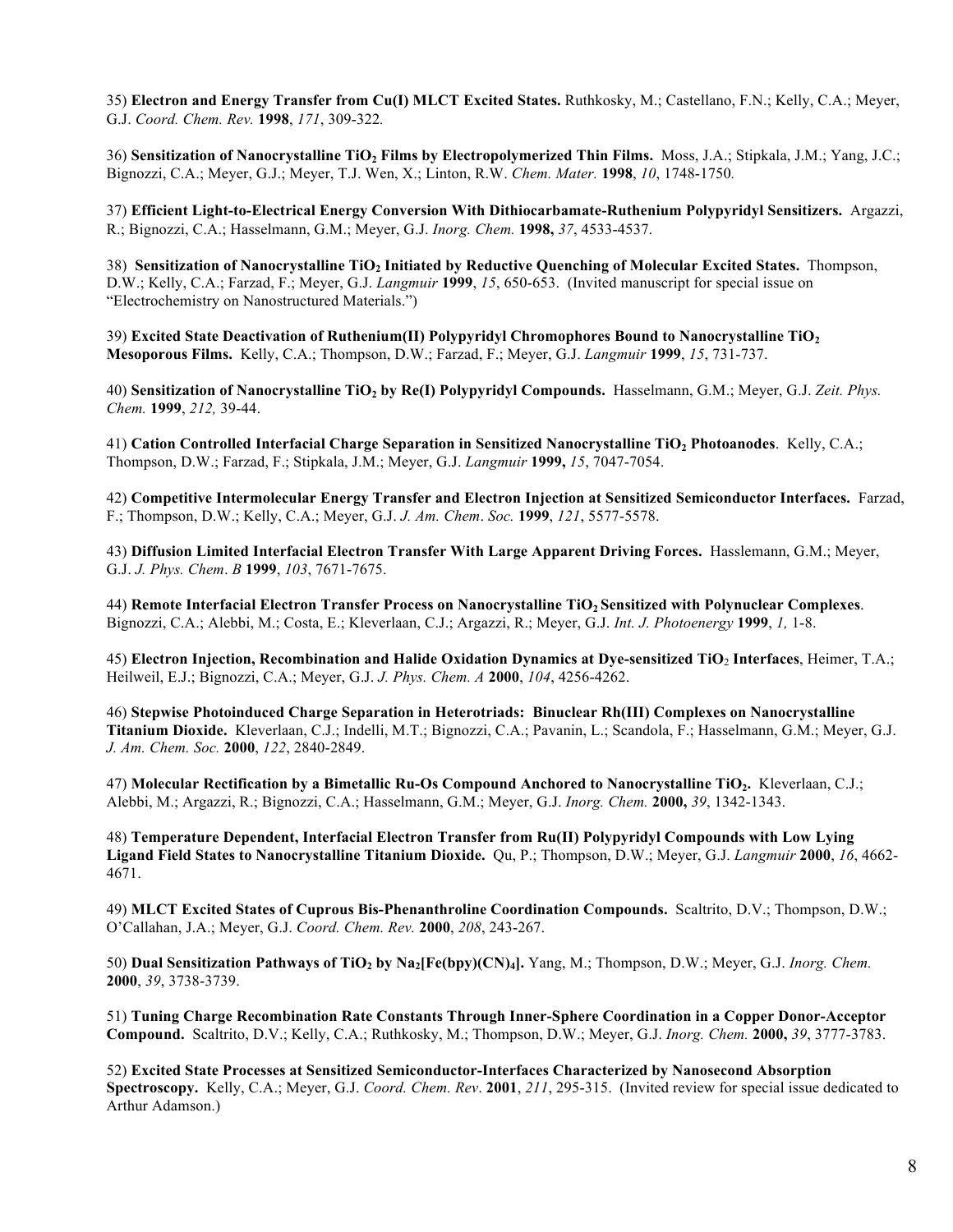53) **Phosphonate-Based Bipyridine Dyes for Stable Photovoltaic Devices.** Bignozzi, C.A.; Costa, E.; Alebbi, M.; Gillaizeau-Gauthier, I.; Odobel, F.; Qu, P.; Meyer, G.J. *Inorg. Chem.* **2001***, 40*, 6073-6079*.*

54) **Pseudo-halogens for Dye-Sensitized TiO2 Photoelectrochemical Cells.** Oskam, G.; Bergeron, B.V; Meyer, G.J.; Searson, P.C. *J. Phys. Chem. B* **2001**, *105*, 6867-6873.

55) **Long Distance Electron Transfer Across Molecular-Nanocrystalline Semiconductor Interfaces.** Galoppini, E.; Guo, W.; Qu, P.; Meyer, G.J. *J. Am. Chem. Soc.* **2001**, *123*, 4342-4343*.*

56) **Magnetic Alignment of Fluorescent Nanowires.** Tanase, M.; Bauer, L.A.; Hultgren, A.; Silevitch, D.M.; Sun, L.; Reich, D.H.; Searson, P.C.; Meyer, G.J. *NanoLett* **2001**, *1*, 155-158.

57) **Proton Controlled Electron Injection from Molecular Excited States to the Empty States in Nanocrystalline TiO2**. Qu, P.; Meyer, G.J. *Langmuir* **2001**, *17*, 6720-6728*.*

58) **Influence of Organic Capping Ligands on the Growth Kinetics of ZnO Nanoparticles.** Wong, E.M.; Hoertz, P.; Liang, C.J.; Shi, B.M.; Searson, P.C.; Meyer, G.J. *Langmuir* **2001**, *17*, 8362-8367.

59) **Crowded Cu(I) Complexes Involving Benzo[***h***]quinoline:** π**-Stacking Effects and Long Lived Excited States.** Riesgo, E.C.; Hu, Y.-Z.; Bouvier, F.; Thummel, R.P.; Scaltrito, D.V.; Meyer, G.J. *Inorg. Chem.* **2001**, *40*, 3413-3422*.*

60) **Carbon Monoxide Dissociation after Light Excitation of Cu(I) Coordination Compounds**. Scaltrito, D.V.; Fry, H.C.; Showalter, B.M.; Thompson, D.W.; Liang, H.-C.; Zhang, C.X.; Kretzer, R.M.; Kim, E.; Toscano, J.P.; Karlin, K.D.; Meyer, G.J. *Inorg. Chem.* **2001**, *40*, 4514-4515.

61) **Charge Transfer Studies of Iron Cyano Compounds Bound to Nanocrystalline TiO2 Surfaces.** Yang, M.; Thompson, D.W.; Meyer, G.J. *Inorg. Chem.* **2002**, *41*, 1254-1262**.**

62) **Sensing Alkali and Alkaline Earth Cations by Conduction Band Quenching of Dye Photoluminescence.** Stux, A.M.; Meyer, G.J*. J. Fluorescence* **2002***, 12,* 419-423*.*

63) **Solvatochromic Dye Sensitized Nanocrystalline Solar Cells.**Argazzi, R.; Bignozzi, C.A.; Yang, M.; Hasselmann, G.M.; Meyer, G.J. *NanoLett.* **2002**, *2,* 625-628.

64) **Long-Range Electron Transfer Across Molecule-Nanocrystalline Semiconductor Interfaces Using Tripodal Sensitizers.** Galoppini, E.; Guo, W.; Hoertz. P.; Qu, P.; Meyer, G.J. *J. Am. Chem. Soc.* **2002**, *124*, 7801-7811*.*

65) **Magnetic Trapping and Self-Assembly of Multicomponent Nanowires.** Tanase, M.; Hultgren, A.; Silevitch, D.M.; Bauer, L.A.; Reich, D.H.; Searson, P.C.; Meyer, G.J. *J. Appl. Phys.* **2002**, *91*, 8549-8551.

66) **Electrodeposited Magnetic Nanowires: Arrays, Field-Induced Assembly, and Surface Functionalization.** Chien, C.L.; Sun, L.; Tanase, M.; Bauer, L.A.; Hultgren, A.; Silevitch, D.M.; Meyer, G.J.; Searson, P.C.; Reich, D.H. *J. Magn. Magn. Mater.* **2002**, *249*, 146-155.

67) **Ligand Localized Electron Trapping at Sensitized Semiconductor Interfaces.** Hoertz, P.G.; Thompson, D.W.; Friedman, L.A.; Meyer, G.J. *J. Am. Chem. Soc.* **2002**, *124*, 9690-9691*.*

68) **Rapid Excited State Structural Reorganization Captured by Pulsed X-Rays.** Chen, L.X.; Jennings, G.; Liu, T.; Gosztola, D.J.; Hessler, J.P.; Scaltrito, D.V.; Meyer, G.J. *J. Am. Chem. Soc.* **2002**, *124*, 10861-10867.

69) **Molecular Control of Photo-Induced Electron and Energy Transfer at Nanocrystalline Semiconductor Interfaces.**  Meyer, G.J. *J. Photochem. Photobiol. A: Chem.* **2003**, *158*, 119-124.

70) **Synthesis, Characterization, and Laser Flash Photolysis Reactivity of a Reduced Carbonmonoxy Heme Complex.**  Thompson, D.W.; Lebeau, E.L.; Kretzer, R.M.; Lam, K.-C.; Rheingold, A.L.; Karlin, K.D.; Meyer, G.J. *Inorg. Chem.* **2003**, *42,*  5211-5218.

71) **Reductive Electron Transfer Quenching of MLCT Excited States Bound to Semiconductor Surfaces.** Bergeron, B.V.; Meyer, G.J. *J. Phys. Chem. B* **2003**, *107*, 245-254.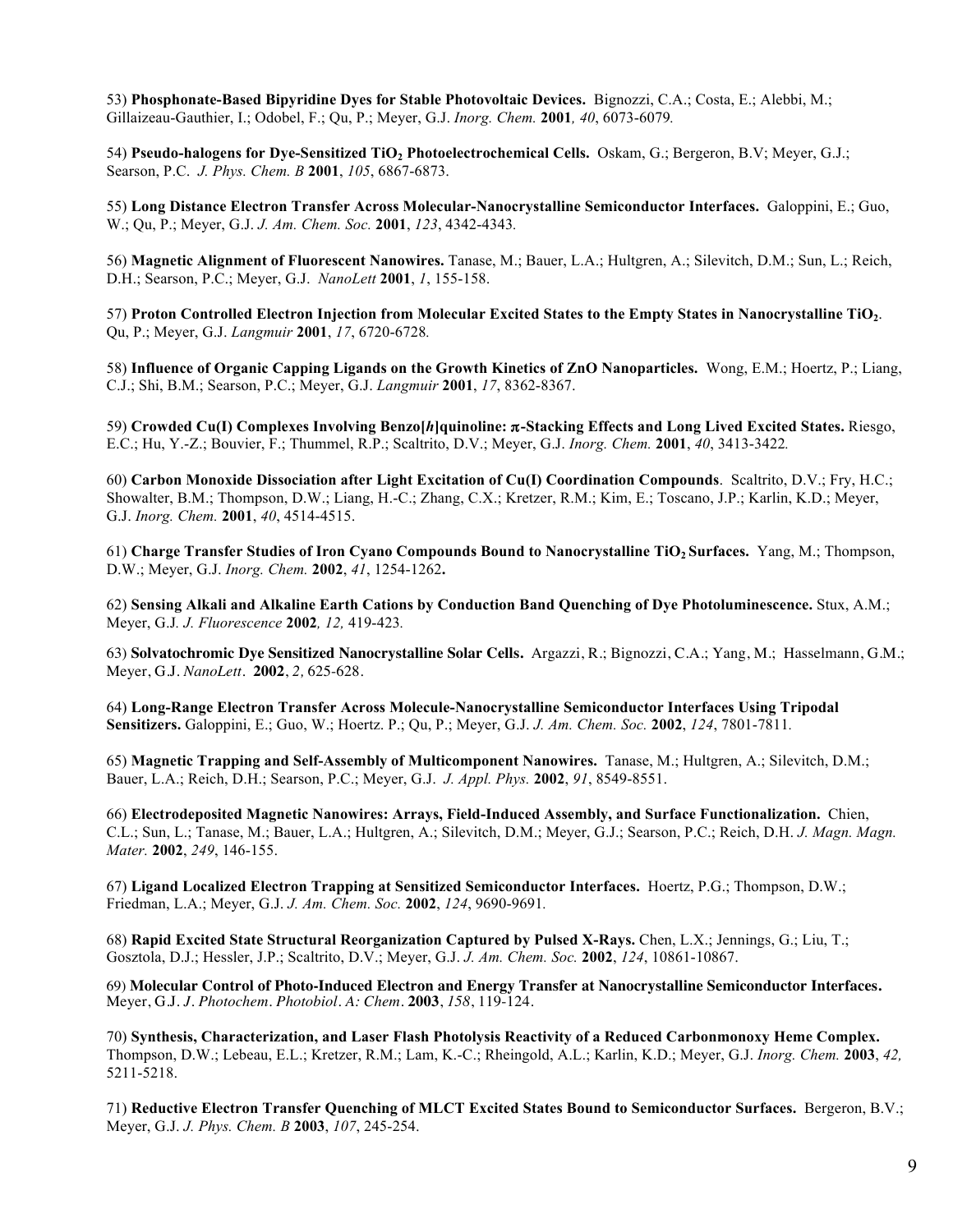72) **Biological Applications of Multifunctional Magnetic Nanowires.** Reich, D.H.; Bauer, L.A.; Tanase, M.; Hultgren, A.; Chen, C.S.; Meyer, G.J. *J. Appl. Phys.* **2003**, *93,* 7275-7280.

73) **Cell Manipulation using Magnetic Nanowires.** Hultgren, A.; Tanase, M.; Chen, C.S.; Meyer, G.J.; Reich, D.H. *J. Appl. Phys.* **2003**, *93*, 7554 -7556.

74) **The MLCT State Structure and Dynamics of a Cu(I) Diimine Complex Characterized by Pump-probe X-ray and Laser Spectroscopies and DFT Calculations.** Chen, L.X.; Shaw, G.B.; Liu, T.; Jennings, G.; Attenkofer, K.; Meyer, G.J.; Coppens, P. *J. Am. Chem. Soc.* **2003,** *125*, 7022-7034.

75) **Thin Film Actinometers for Nanosecond Transient Absorption: Applications to Dye-Sensitized Solar Cells.** Bergeron, B.V.; Kelly, C.A.; Meyer, G.J. *Langmuir* **2003***, 19*, 8389-8394.

76) **Organic Rigid-Rod Linkers for Coupling Chromophores to Metal Oxide Nanoparticles.** Hoertz, P.G.; Carlisle, R.A.; Meyer, G.J.; Wang, D.; Piotrowiak, P.; Galloppini, E. *Nanolett.* **2003**, *3*, 325-330.

77) Picosecond Photoinduced Charge Injection from "Molecular Tripods" into Mesoporous TiO<sub>2</sub> Over the Distance of **24 Å.** Piotrowiak, P.; Galoppini, E.;Wei, Q.; Meyer, G.J.; Wiewiór, P. *J. Am. Chem. Soc.* **2003**, *125*, 5278-5279.

78) **The Rate of O2 and CO Binding to a Copper Complex Exceeds that for Hemes.** Fry, H.C.; Scaltrito, D.V.; Karlin, K.D.; Meyer, G.J. *J. Am. Chem. Soc.* **2003**, *125*, 11866-11871.

79) **Cation Effects in Nanocrystalline Solar Cells.** Watson, D.F.; Meyer, G.J. *Coord. Chem. Rev.* **2004**, *248*, 1391-1406.

80) **Selective Functionalization of Two-Component Magnetic Nanowires.** Bauer, L.A.; Reich, D.H.; Meyer, G.J. *Langmuir*  **2003**, *19*, 7043-7048.

81) **Excited State Interfacial Electron Transfer from a Compound with a Single Pyridine Ligand.** Liu, F.; Meyer, G.J. *Inorg. Chem.* **2003**, *42*, 7351-7353.

82) Insights into Dye-Sensitization of Planar TiO<sub>2</sub>: Evidence for Involvement of a Protonated Surface State. Watson, D.F.; Marton, A.; Stux, A.M.; Meyer, G.J. *J. Phys. Chem. B* **2003**, *107*, 10971-10973.

83) **Selective Non-Covalent Adsorption of Protein to Bifunctional Metallic Nanowire Surfaces.** Birenbaum, N.; Lai, B.T.; Chen, C.S.; Reich, D.H.; Meyer, G.J. *Langmuir* **2003**, *19*, 9580-9582*.*

84) Ferrous Hemin Oxidation by Organohalides at Nanocrystalline TiO<sub>2</sub> Interfaces. Obare, S.O.; Ito, T.; Balfour, M.H.; Meyer, G.J. *Nanolett.* **2003**, *3*, 1151-1153.

85) **Biological Applications of High Aspect Ratio Nanoparticles.** Bauer, L.A.; Birenbaum, N.S.; Meyer, G.J. *J. Mater. Chem.* **2004**, *14*, 517-526*.*

86) **Nanostructured Materials for Environmental Remediation of Organic Contaminants in Water.** Obare, S.O.; Meyer, G.J. *J. Environ. Science and Health A* **2004**, A*39*, 2549-2582.

87) **Influence of Surface Protonation on the Sensitization Efficiency of Porphyrin-Derivatized TiO2.** Watson, D.F.; Marton, A.; Stux, A.M.; Meyer, G.J. *J. Phys. Chem. B* **2004**, *108*, 11680-11688.

88) **Excited State Electron Transfer from Ru(II) Polypyridyl Compounds Anchored to Nanocrystalline TiO2 Through Rigid-Rod Linkers.** Wang, D.; Galoppini, E.; Hoertz, P.G.; Carlisle, R.A.; Meyer, G.J. *J. Phys. Chem. B.* **2004**, *108*, 16642 – 16653.

89) **Efficient Photodissociation of O2 from Synthetic Heme and Heme/M (M = Fe, Cu) Complexes.** Fry, H.C.; Hoertz, P.G.; Wasser, I.M.; Karlin, K.D.; Meyer, G.J. *J. Am. Chem. Soc.* **2004**, *126*, 16712-16713.

90) **Sensitization and Stabilization of TiO2 Photoanodes with Electropolymerized Overlayer Films of Ruthenium and Zinc Polypyridyl Complexes**: **A Stable Aqueous Photoelectrochemical Cell.** Moss, J.A.; Yang, J.C.; Stipkala, J.M.; Wen, X.; Bignozzi, C.A.; Meyer, T.J.; Meyer, G.J. *Inorg. Chem.* **2004**, *43*, 1784-1792.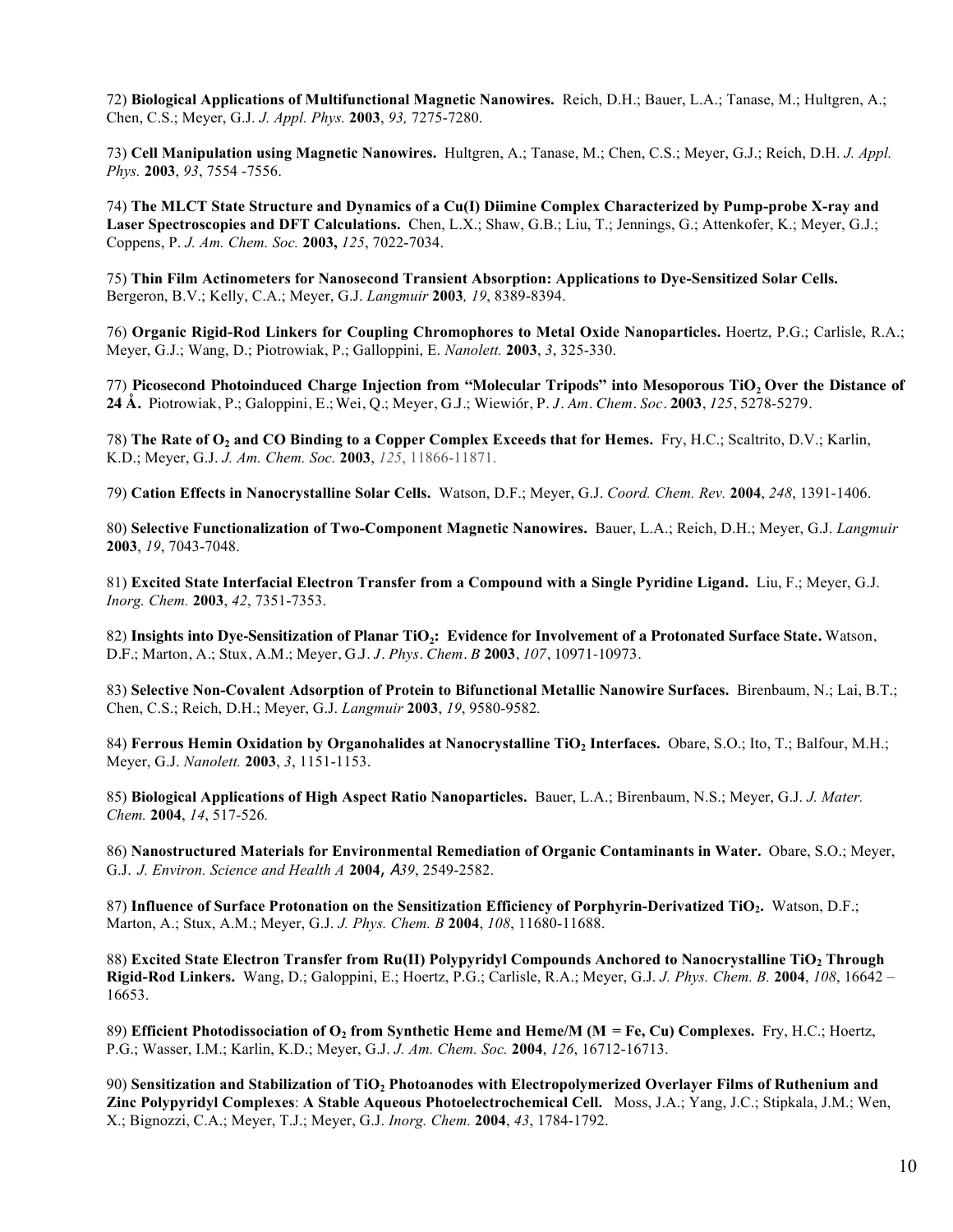91) Photochemical Organic Oxidations and Dechlorinations with a  $\mu$ -Oxo Bridged Heme/Non-Heme Diiron Complex. Wasser, I.M.; Fry, H.C.; Hoertz, P.G.; Karlin, K.D.; Meyer, G.J. *Inorg. Chem.* **2004**, *43*, 8272-8281.

92) **A Nuclear Isotope Effect for Excited State Electron Transfer Across Semiconductor Interfaces.** Liu, F.; Meyer, G.J. *J. Am. Chem. Soc.* **2005**, *127,* 824-825.

93) **Dye-Sensitized SnO2 Electrodes with Iodide and Pseudohalide Redox Mediators.** Bergeron, B.V.; Marton, A.; Oskam, G.; Meyer, G.J. *J. Phys. Chem. B* **2005**, *109*, 935-943.

94) **Electron Injection at Dye-Sensitized Semiconductor Electrodes.** Watson, D.F.; Meyer, G.J. *Ann. Rev. Phys. Chem.*  **2005**, *56*, 119-156.

95) **Controlling Redox Potentials of Semiconductor-Supported Molecular Catalysts for Environmental Remediation of Organohalide Pollutants.** Obare, S.O.; Ito, T.; Meyer, G.J. *Env. Sci. & Technol.* **2005**, *39*, 6266-6272.

96) **Evidence for Static Quenching of MLCT Excited States by Iodide.** Clark, C.C.; Marton, A.; Meyer, G.J. *Inorg. Chem.*  **2005**, *44*, 3383-3385.

97) **Photoinduced Carbon Monoxide Migration in a Synthetic Heme-Copper Complex.** Fry, H.C.; Cohen, A.D.; Toscano, J.P.; Karlin, K.D.; Meyer, G.J. *J. Am. Chem. Soc.* **2005**, *127*, 6225-6230.

98) **Molecular Approaches to Solar Energy Conversion with Coordination Compounds Anchored to Semiconductor Surfaces**. Meyer, G.J. *Inorg. Chem.* **2005**, *44*, 6852-6864.

99) **Remote and Adjacent Excited State Electron Transfer at TiO2 Interfaces Sensitized to Visible Light with Ru(II) Compounds**. Liu, F.; Meyer, G.J. *Inorg. Chem.* **2005**, *44*, 9305-9313*.*

100) **Multi-electron Transfer from Heme Functionalized Nanocrystalline TiO2 to Trichlororethylene.** Obare, S.O.; Ito, T.; Meyer, G.J. *J. Am. Chem. Soc.* **2006,** *128*, 712-713.

101) **Intermolecular Energy Transfer Across Nanocrystalline Semiconductor Surfaces.** Higgens, G.T.; Bergeron, B.V.; Hasselmann, G.M.; Farzad, F.; Meyer, G.J. *J. Phys. Chem. B* **2006**, *110*, 2598-2605.

102) **Static and Dynamic Quenching of Ru(II) Polypyridyl Excited States by Iodide.** Marton, A.; Clark, C.C.; Srinivasan, R.; Freundlich, R.E.; Narducci Sarjeant, A.A.; Meyer, G.J*. Inorg. Chem.* **2006***, 45*, 362-369.

103) **An Interfacial Charge Transfer Switch: Ruthenium-dppz Compounds Anchored to Nanocrystalline TiO2.**  Delgadillo, A.; Arias, M.; Leiva, A.M.; Loeb, B; Meyer, G.J. *Inorg. Chem.* **2006**, *45*, 5721-5723.

104) **Towards Exceeding the Shockley-Queisser Limit: Photo-Induced Interfacial Charge Transfer Processes that Store Energy in Excess of the Equilibrated Excited State.** Hoertz, P.G.; Staniszewski, A.; Marton, A; Higgins, G.T.; Incarvito, C.D.; Rheingold, A.L.; Meyer, G.J. *J. Am. Chem. Soc.* **2006**, *128*, 8234-8245.

105) **Tri-iodide Quenching of Ruthenium MLCT Excited State in Solution and on TiO2 Surfaces: An Alternate Pathway for Charge Recombination.** Clark, C.C.; Marton, A.; Srinivasan, R.; Narducci Sarjeant, A.A.; Meyer, G.J. *Inorg. Chem.* **2006** 45*,* 4728-4734*.* 

106) **Tuning Open Circuit Photovoltages with Tripodal Sensitizers**. Clark, C.C.; Meyer, G.J.; Wei, Q.; Galoppini, E. *J. Phys. Chem. B* **2006**, *110,* 11044-11046.

107) Multi-electron Transfer at Heme Functionalized Nanocrystalline TiO<sub>2</sub>: Reductive Dechlorination of DDT and CCl<sub>4</sub> **forms Stable Carbene Compounds.** Stromberg, J.R.; Wnuk, J.; Pinlac, R.A.F.; Meyer, G.J. *Nano Lett.* **2006**, *6,* 1284-1286.

108) **Pyrene Terminated Rigid-Rod Linkers Anchored to Metal Oxide Nanoparticles.** Taratula, O.; Rochford, J.; Piotrowiak, P.; Galoppini, E.; Carlisle, R.A.; Meyer, G.J. *J. Phys. Chem. B.* **2006**, *110*, 15734-15741.

109) **Theoretical Solar-to-Electrical Energy-Conversion Efficiencies of Perylene-Porphyrin Light-Harvesting Arrays.**  Hasselman, G.M.; Watson, D.F.; Stromberg, J.; Bocian, D.F.; Holten, D.; Lindsey, J.S.; Meyer, G.J. *J. Phys. Chem. B.* **2006,**  *110,* 25430-25440. (Invited article for special issue dedicated to Dr. A.J. Nozik.)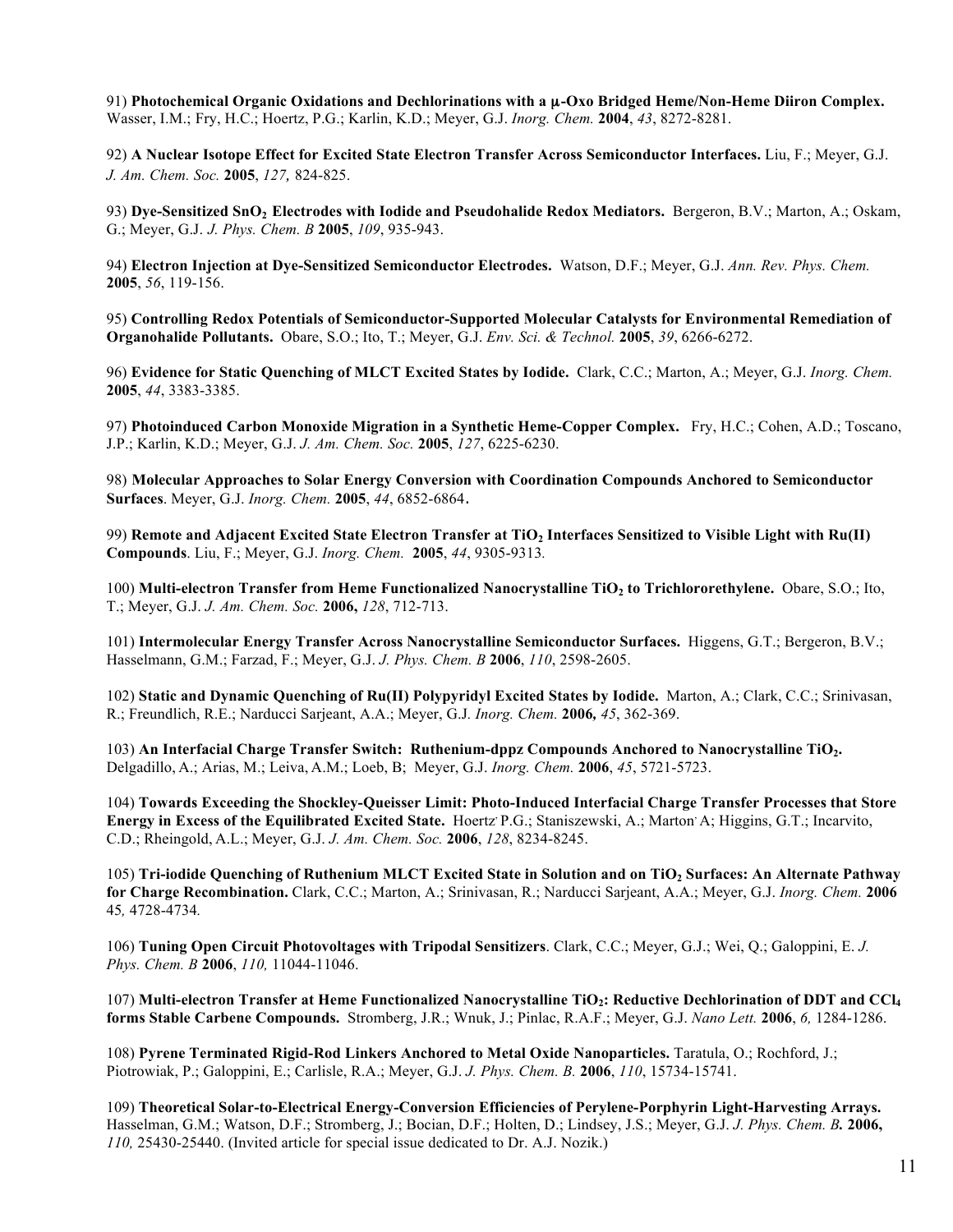110) **Preferential Noncovalent Protein Adsorption onto Hydrophobic Segments of Multi-Functional Metallic Nanowires**  Fond, A.M.; Birenbaum, N.S.; Felton, E.J.; Reich, D.H.; Meyer, G.J. *J. Photochem. Photobiol. A* **2007**, *186*, 57-64.

111) **Heme Mediated Reduction of Organohalide Pollutants at Nanocrystalline TiO2 Thin Film Interfaces**. Ito, T.; Meyer, G.J. *Environ. Eng. Science* **2007**, *24,* 31-44.

112) **Calculated Optoelectronic Properties of Ruthenium tris-bipyridine Dyes Containing Oligophenyleneethynylene Rigid Rod Linkers in Different Chemical Environments.** Lundqvist, M.J.; Galoppini, E.; Meyer, G.J. Persson, P. *J. Phys. Chem. A.* **2007**, *111*, 1487 – 1497.

113) **Unexpected Ultrafast Structural Rearrangements in the MLCT Excited State of Copper(I) bis-Phenanthrolines in Solution**. Shaw, G.B.; Grant, C.D.; Castner, E.W.; Meyer, G.J.; Chen, L.C *J. Am. Chem. Soc.* **2007**, *129*, 2147-2160.

114) **Chemistry for a Sustainable Future.** Grassian,V.; Meyer, G.J.; Abruña, H.; Achenie, L.E.; Allison, T.; Brunschwig, B.; Coates, G.; Ferry, J.L.; Garcia-Garibay, M.; Gardea-Torresdey, J.; Grey, C.; Hutchison, J.; Li, C.-J.; Liotta, C.; Minteer, S.; Mueller, K.; Ragauskas, A.; Roberts, J.; Sadik, O.; Schmehl, R.; Schneider, W.; Selloni, A.; Stair, P.; Stewart, J.; Tyson, J.; Voelker, B.; White, J.M.; Wood-Black, F.;Thorn, D. *Env. Sci. & Technol.* **2007**, *41*, 4840-4846*.*

115) **Conduction Band Mediated Electron Transfer Across Nanocrystalline TiO2 Surfaces.** Staniszewski, A.; Morris, A.J.; Meyer, G.J. *J. Phys. Chem. B.* **2007**, *24*, 6822-6828*.* (Invited article for special issue dedicated to Dr. Norman Sutin.)

116) **Heavy Atom Effects on Anthracene-Rigid-Rod Excited States Anchored to Metal Oxide Nanoparticles.** Giaimuccio, J.M.; Rowley, J.G.; Meyer, G.J.; Wang, D.; Galoppini, E. *Chem. Phys.* **2007**, *339,* 146-153.

117) **Examination of Tethered Porphyrin, Chlorin, and Bacteriochlorin Molecules in Mesoporous Metal-Oxide Solar Cells.** Stromberg, J.R.; Marton, A.; Ling Kee, H.; Kirmaier, C.; Diers, J.R.; Muthiah, C.; Taniguchi, M.; Lindsey, J.R.; Bocian, D.F.; Meyer, G.J., Holten, D. *J. Phys. Chem. C* **2007***, 111*, 15464-15478.

118) **Carbon Monoxide Coordination and Reversible Photodissociation in Copper(I) Pyridylalkylamine Compounds**  Fry, H.C.; Lucas, H.R.; Narducci-Sarjeant, A.A.; Karlin, K.D.; Meyer, G.J. *Inorg. Chem.* **2008**, *47*, 241-256*.* 

119) **Interfacial Electron Transfer on TiO2 with Axially Anchored TRANS Tetradentate Ru(II) Polypyridyl Compounds.** Delgadillo, A.; Gajardo, F.; Leiva, A.-M.; Loeb, B; Stromberg, J.S.; Meyer, G.J. *Inorg. Chim. Acta* **2008**, *361*, 613-619.(Invited article for special issue dedicated to Professor Michael Grätzel.)

120) **Intermolecular versus intramolecular electron-/atom- (Cl•) transfer in heme-iron and copper pyridylalkylamine complexes.** Fry, H.C.; Lucas, H.R.; Zakharov, L.N.; Rheingold., A.L.; Karlin, K.D.; Meyer, G.J. *Inorg. Chim. Acta* **2008**, *361*, 1100-1115*.* (Invited article for a special issue dedicated to Professor E.I. Solomon.)

121) **High Extinction Ruthenium Compounds for Sun Light Harvesting and Hole Transport.** Staniszewski, A.; Heuer, W.B.; Meyer, G.J. *Inorg. Chem.* **2008**, *47*, 7062-7064. (Selected for Cover of Issue.)

122) **TiO2 Surface Functionalization to Control the Density of States.** Morris, A.J.; Meyer, G.J. *J. Phys. Chem. C.* **2008**, *112*, 18224-18231*.*

123) **Halide Coordination to Zinc Porphyrin Sensitizers Anchored to Nanocrystalline TiO2.** Morris, A.J.; Marton, A.; Meyer, G.J. *Inorg. Chem.* **2008**, *47*, 7681-7685*.*

124) **Slow Cation Transfer Rate Follows Sensitizer Regeneration at TiO2 Interfaces.** Staniszewski, A.; Ardo, S.; Sun, Y.; Castellano, F.N.; Meyer, G.J. *J. Am. Chem. Soc.* **2008**, *130*, 11586-11587*.*

125) Singlet Oxygen Chemistry in Water. 2. Photoexcited Sensitizer Ouenching by O<sub>2</sub> at the Water-Porous Glass **Interface**. Giaimuccio, J.M.; Zamadar, M.; Aebisher, D. Meyer, G.J. Greer, A. *J. Phys. Chem. B.* **2008**, *112,* 15646-15650.

126) **Evidence for Iodine Atoms as Intermediates in the Dye Sensitized Formation of I-I Bonds.** Gardner, J.M.; Giaimuccio, J.M.; Meyer, G.J. *J. Am. Chem. Soc.* **2008**, *130*, 17252-17253.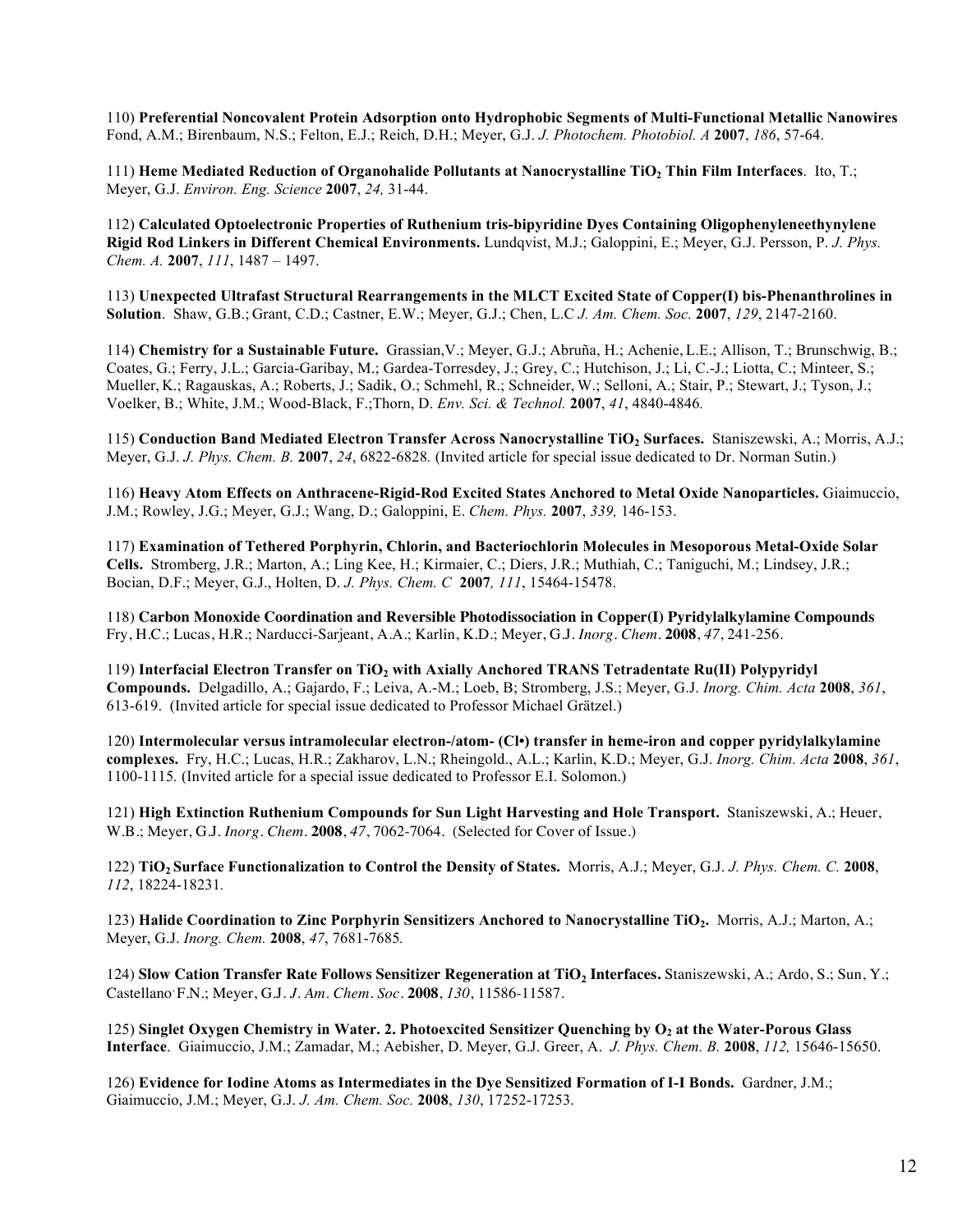127) Photodriven Heterogeneous Charge Transfer with Transition-Metal Compounds Anchored to TiO<sub>2</sub> Semiconductor **Surfaces**. Ardo, S.; Meyer, G.J. *Chem. Soc. Rev.* **2009**, *38*, 115-164*.* 

128) **Carbon Monoxide and Nitrogen Monoxide Ligand Dynamics in Synthetic Heme and Heme-Copper Complex Systems.** Lucas, H.R.; Meyer, G.J. Karlin, K.D. *J. Am. Chem. Soc.* **2009**, *131*, 13924-13925*.*

129) **Large Footprint Pyrene Chromophores Anchored to Planar and Colloidal Metal Oxide Thin Films**. Thyagarajan, S.; Galoppini, E.; Persson, P.; Giaimuccio, J.M.; Meyer, G.J. *Langmuir* **2009***, 25,* 9219-9226*.*

130) Meta-Substituted Ru<sup>II</sup> Rigid Rods for Sensitization of TiO<sub>2</sub>. Abrahamsson, M.; Taratula, O.; Persson, P. Galoppini. E.; Meyer, G.J. *J. Photochem. & Photobiol, A:Chemistry* **2009**, *206*, 155-163.

131) **Visible Light Generation of Iodine Atoms and I-I Bonds: 1) Sensitized Iodide Oxidation, and 2) Tri-iodide Photodissociation.** Gardner, J.M.; Abrahamsson, M.; Farnum, B.H.; Meyer, G.J. *J. Am. Chem. Soc.* **2009**, *131*, 16206-16214.

132) **Photodriven Spin Change of Fe(II) Benzimidazole Compounds Anchored to Nanocrystalline TiO2 Thin Films.** Xai, H.-L.; Ardo, S.; Narducci Sarjeant, A.A,; Huang, S.; Meyer, G.J. *Langmuir* **2009**, *25*, 13641-13652.

133) **Reduction of I2/I3 - by Titanium Dioxide.** Rowley, J.; Meyer, G.J. *J. Phys. Chem. C* **2009**, *113*, 18444-18447.

134) **Molecular Approaches to the Photocatalytic Reduction of Carbon Dioxide for Solar Fuels***.* Morris, A.J.; Meyer, G.J.; Fujita, E. *Acc. Chem. Res.* **2009**, *42*, 1983-1994.

135) Dynamics and Equilibrium of Heme Axial Ligation in Mesoporous Nanocrystalline TiO<sub>2</sub> Thin Films. Morris, A.J.; Stromberg, J.R.; Meyer, G.J. *Inorg. Chem.* **2010***, 49*, 29-37*.*

136) Stark-like Effects after Excited State Interfacial Electron Transfer at Sensitized TiO<sub>2</sub> Nanocrystallites. Ardo, S.; Staniszewski, A.; Sun, Y.; Castellano, F.N.; Meyer, G.J. *J. Am. Chem. Soc.* **2010**, *132*, 6696-6709.

137) **Kinetic and Thermodynamics of CO and O2 Binding to Pseudo-Tetradentate Ligand-Copper(I)-Complexes with a Variable N-Donor Moiety.** Lucas, H.R.; Meyer, G.J.; Karlin, K.D. *J. Am. Chem. Soc.* **2010**, *132*, 12927-12940.

138) **Decreased Interfacial Charge Recombination Rate Constants with N3-type Sensitizers.** Abrahamsson, M.; Kopecky, A.; Johansson, P.G.; Galoppini. E.; Meyer, G.J. *J. Phys. Chem. Lett.* **2010**, *1*, 1725-1728*.*

139) **Reaction of Ru<sup>II</sup> Diazafluorenone Compound with Nanocrystalline TiO<sub>2</sub> Thin Film. Heuer, W.B.; Xia,H.-L.;** Abrahamsson, , M.; Zhou, Z.; Ardo, S.; Narducci Sarjeant, A.A.; Meyer, G.J. *Inorg. Chem.* **2010**, *49*, 7726-7734*.*

140) **Direct Observation of Photo-Initiated Hole Transfer: Self-Exchange and Catalyst Oxidation Reactions Between Molecules Anchored to Metal-Oxide Nanocrystallites.** Ardo, S.A.; Meyer, G.J. *J. Am. Chem. Soc.* **2010**, *132,* 9283-9285.

141) **The 2010 Millenium Technology Grand Prize: Dye Sensitized Solar Cells.** Meyer, G.J. *ACS Nano* **2010**, *4*,4337-4343.

142) **Excited-State Electron Transfer from Ruthenium Polypyridyl Compounds to Metal-Oxide Nanocrystallites: Evidence for a Stark Effect.** Ardo, S.; Staniszewski, A.; Sun, Y.; Castellano, F.N.; Meyer, G.J. *J. Phys. Chem. B* **2010**, *114*, 14596–14604. (Invited article for a special issue dedicated to Professor M. Wasielewski).

143) **Photoinduced Electron Transfer from Ru Am(m)ine Compounds with Low-Lying Ligand Field Excited States to Nanocrystalline TiO2.** Xai, H.-L.; Liu, F.; Ardo, S.; Narducci Sarjeant, A.A,; Meyer, G.J. *J. Photochem. & Photobiol. A:Chemistry* **2010**, *216*, 94-103.

144) **The Flash-Quench Technique Employed to Study the One Electron Reduction of Triiodide in Acetonitrile: Evidence for a Diiodide Reaction Product.** Farnum, B.H.; Gardner, J.M.; Meyer, G.J. *Inorg. Chem.* **2010**, *49*, 10223–10225.

145) **Iodide Chemistry in Dye-Sensitized Solar Cells: Making and Breaking I-I Bonds for Solar Energy Conversion.** Rowley, J.G.; Farnum, B.H.; Ardo, S.; Meyer, G.J. *J. Phys. Chem. Lett***. 2010**, *1*, 3132 - 3140*.*

146) **Electrodeposition of Nanometer-Sized Ferric Oxide Materials in Colloidal Templates for Conversion of Light to Chemical Energy**. Gardner, J.; Kim, S.; Searson. P.C.; Meyer, G.J. *J. Nanomater.* **2011**, *Article ID 737812,* 1-8.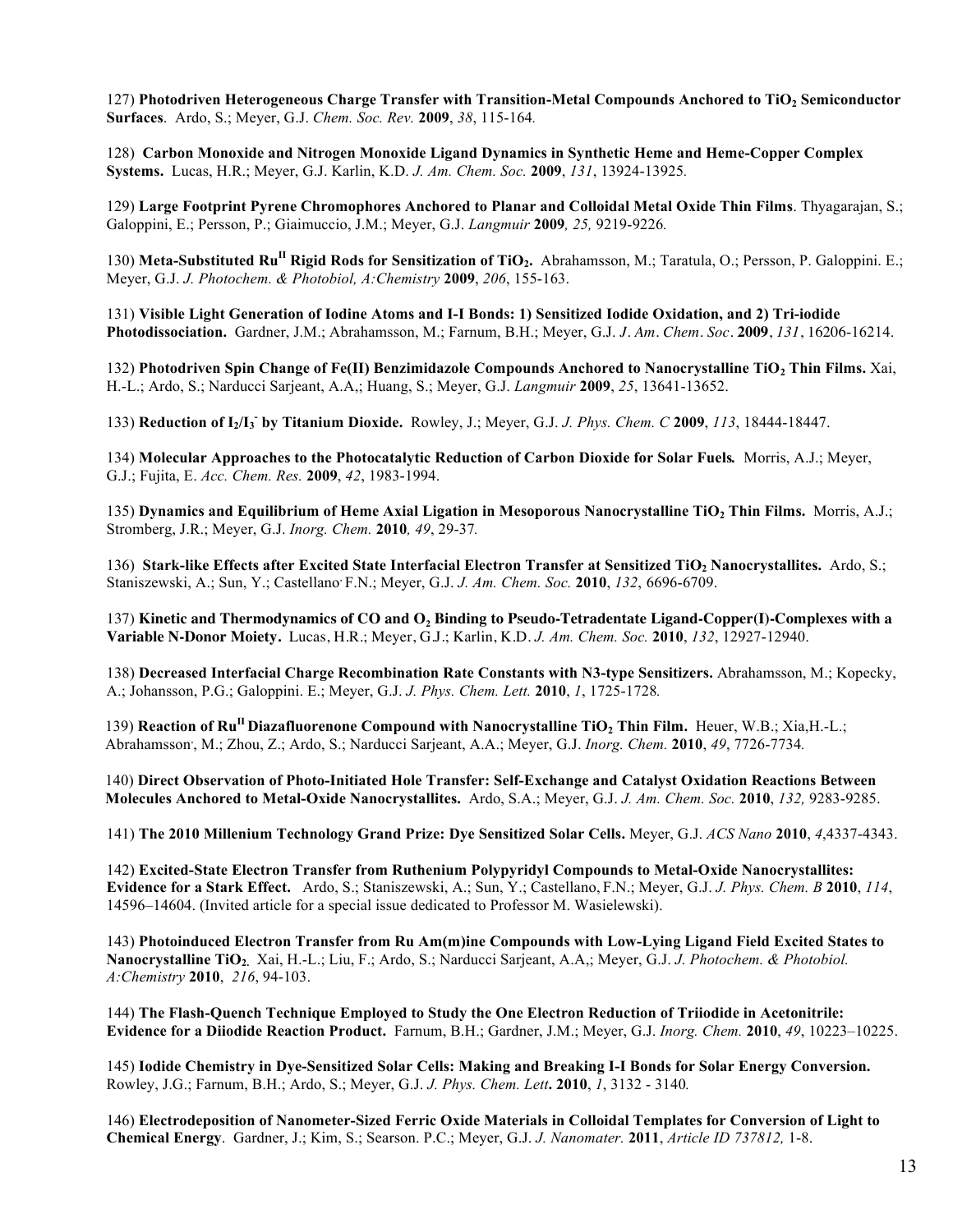147) **Sensitization of TiO2 by the MLCT Excited State of Co(I) Coordination Compounds.** Achey, D.; Ardo, S.A.; Xia, H.-L.; Siegler, M.A.; Meyer, G.J. *J. Phys. Chem. Lett*. **2011**, *2*, 305-308*.*

148) **Di- and Tri- Iodide Reactivity at Illuminated Titanium Dioxide Interfaces.** Rowley, J.G.; Meyer, G.J. *J. Phys. Chem. C* **2011**, *115*, 6156-6161*.*

149) **Homoleptic Star-Shaped Ru(II) Complexes.** Zhang, Y.; Galoppini, E.; Johansson, P.G.; Meyer, G.J. *Pure & Appl. Chem.* **2011**, *83,*861-868*.*

150) **Characterization of Photoinduced Self-Exchange Reactions at Molecule Semiconductor Interfaces by Transient Polarization Spectroscopy: Lateral Intermolecular Energy and Hole Transfer across Sensitized TiO2 Thin Films.** Ardo, S.; Meyer, G.J. *J. Am. Chem. Soc.* **2011**, *133*, 15384-15396.

151) **Slow Photoinduced Charge Transfer from Star-Shaped Ruthenium Polypyridyl Nanostructures Anchored to Mesoporous TiO2 Thin Films.** Johansson, P.G.; Zhang, Y.; Abrahamsson, M.; Meyer, G.J.; Galoppini, E., *Chem. Comm.*  **2011**, *47*, 6410–6412.

152) **Influence of Ion Pairing on the Oxidation of Iodide by MLCT Excited States.** Farnum, B. H.; Gardner, J. M.; Marton, A.; Narducci-Sarjeant, A. A.; Meyer, G. J. *Dalton Trans.* **2011**, *40,* 3830-3838*.*

153) **Charge Recombination to Oxidized Iodide in Dye Sensitized Solar Cells.** Rowley, J.G.; Ardo, S.; Sun, Y.; Castellano, F.N.; Meyer, G.J. *J. Phys. Chem. C.* **2011**, *115*, 20316-20325*.*

154) **Long Wavelength Sensitization of TiO2 by Ru Diimine Compounds with Low-Lying** π**\* Orbitals**. Johansson, P.G.; Rowley, J.; Taheri, A.; Meyer, G.J.; Singh, S.P.; Islam, A.; Han, L. *Langmuir* **2011**, *27*, 14522-14531*.*

155) **Chemist's Quest for Inexpensive, Efficient, and Stable Photovoltaics.** Meyer, G.J. *J. Phys. Chem. Lett.* **2011**, *2*, 1965- 1966.

156) **Non-Nernstian Two-Electron Transfer Photocatalysis at Metalloporphyrin–TiO<sub>2</sub> Interfaces.** Ardo, S.; Achey, D.; Morris, A.J.; Abrahamsson, M.; Meyer, G.J. *J. Am. Chem. Soc.* **2011**, *133*, 16572-16580.

157) **Photocatalytic Hydrogen Production at Titania-Supported Pt Nanoclusters that are Derived from Surface-Anchored Molecular Precursors.** Khnayzer, R.; Thompson, L.; Zamkov, M.; Ardo, S.; Meyer, G.J.; Murphy, C.J.; Castellano, F.N. *J. Phys. Chem. C* **2012**, *116*, 1429-1438.

158) **A New Dicarboxylic Acid Bipyridine Ligand for TiO2 Sensitization.** Heuer, W.B.; Xia,H.-L.; Ward, W.; Zhou, Z.; Pearson, W.H.; Siegler, M.A.; Narducci-Sarjeant**,** A.A.; Abrahamsson, M.; Meyer, G.J. *Inorg. Chem.* **2012**, *51*, 3981-3988*.* (Selected for Cover of Issue.)

159) **Visible Light Generation of I-I Bonds by Ru-tris(diimine) Excited-States.** Farnum, B.V.; Jou, J.J.; Meyer, G.J. *Proc. Nat. Acad. Sci.* **2012**, *109,* 15628-15633.

160) **Intramolecular Hole Transfer at Sensitized TiO2 Interfaces.** Hu, K.; Robson, K.C.D.; Johansson, P.G.; Berlinguette, C.P.; Meyer, G.J. *J. Am. Chem. Soc.* **2012**, *134*, 8352-8354.

161) **Increase in the Coordination Number of a Cobalt Porphyrin after Photo-Induced Interfacial Electron Transfer into Nanocrystalline TiO2.** Achey, D.; Ardo, S.; Meyer, G.J. *Inorg. Chem.* **2012**, *51*, 9865-9872*.*

162) **Flash-Quench Technique Studies on the One Electron Reduction of Triiodide.** Farnum, B.H.; Ward, W.M.; Meyer, G.J. *Inorg. Chem.* **2013**, *52*, 842-847.

163) **Excited State Relaxation of Ruthenium Polypyridyl Compounds Relevant to Dye Sensitized Solar Cells.** O'Donnell, R.M.; Johansson, P.G.; Abrahamsson, M.; Meyer, G.J *Inorg. Chem.* **2013**, *52*, 6839-6848. (Selected for Cover of Issue.)

164) **Atomic Level Resolution of Dye Regeneration in the Dye Sensitized Solar Cell.** Robson, K.C.D.; Hu, K.; Meyer, G.J.; Berlinguette, C.P. *J. Am. Chem. Soc.* **2013**, *135*, 1961-1971.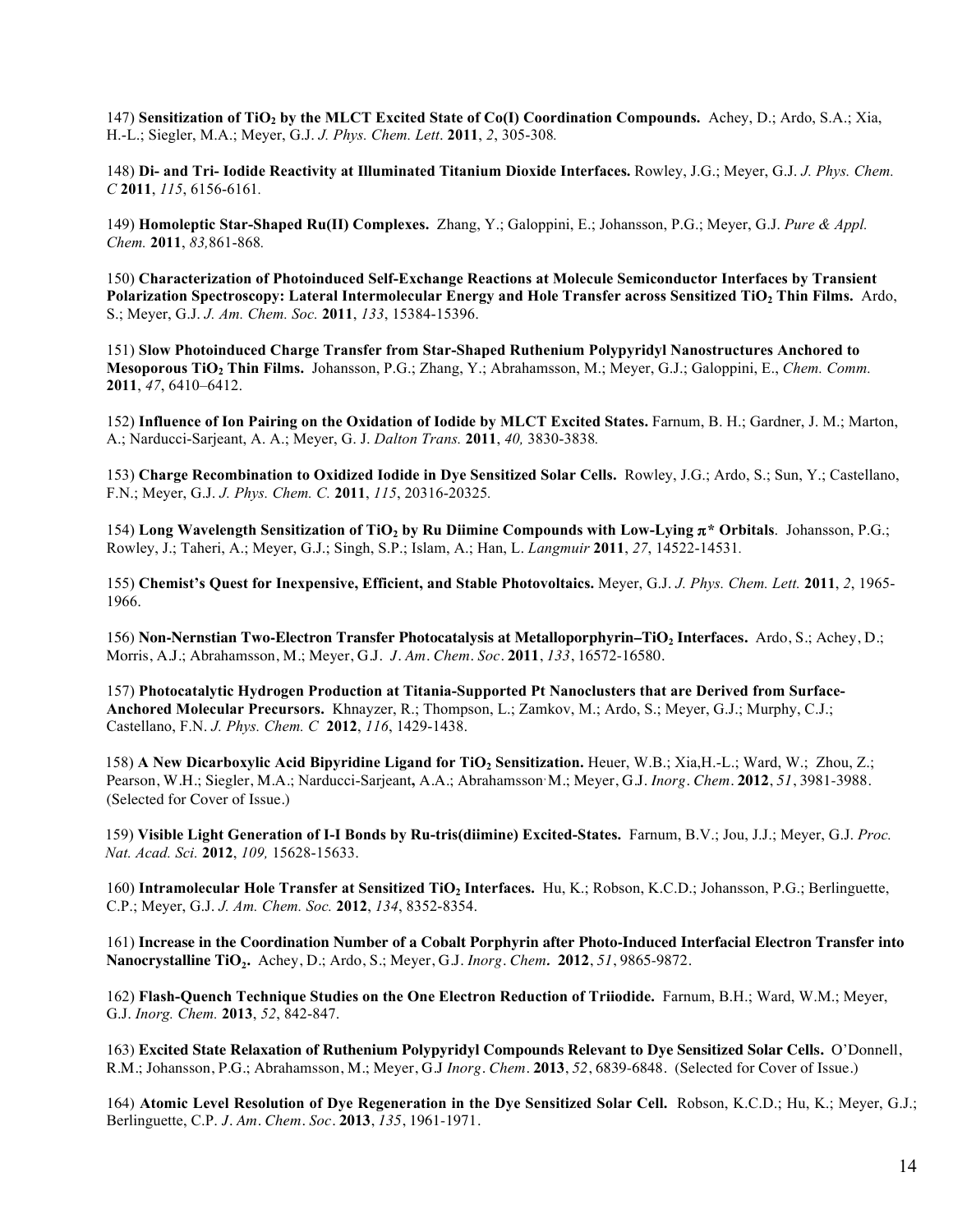165) Distance Dependent Electron Transfer at TiO<sub>2</sub> Interfaces Sensitized with Phenylene Ethynylene Bridged Ru<sup>ll</sup>-**Isothiocyante Compounds.** Johansson, P.G.; Kopecky. A.; Galoppini, E.; Meyer, G.J. *J. Am. Chem. Soc.* **2013**, *135*, 8331-8341*.*

166) **Chloride Ion-Pairing with Ru(II) Polypyridyl Compounds in Dichloromethane.** Ward W.M.; Farnum, B.V.; Siegler, M.; Meyer, G.J. *J. Phys. Chem A* **2013**, *117*, 8883-8894*.*

167) **Panchromatic Electron Injection by Ru(II) Dipyrrinates In the Dye-Sensitized Solar Cell.** Li, G.; Hu, K.; Knappenberger, Jr., K.L.; Meyer, G.J.; Gorelsky, S.I.; Shatruk, M. *J. Phys. Chem C* **2013**, *117*, 17399-17411*.*

168) **Homoleptic 'Star' Ru(II) Polypyridyl Complexes: Shielded Chromophores to Study Charge-Transfer at the Sensitizer-TiO2 Interface.** Johansson, P.G.; Zhang, Y.; Meyer, G.J.; Galoppini, E. *Inorg. Chem.* **2013**, *52*, 7947-7957*.*

169) **Kinetics and Thermodynamics of Ligand Coordination to a Nickel Porphyrin Anchored to Mesoporous TiO2 Thin Films.** Achey, D.; Meyer, G.J. *Inorg. Chem.* **2013**, *52*, 9574-9582.

170) **Charge Screening at Sensitized TiO2 Interfaces.** O'Donnell, R.M.; Ardo, S.; Meyer, G.J. *J. Phys. Chem. Lett.* **2013**, *4*, 2817-2821.

171) **Donor-π-Acceptor Organic Hybrid TiO2 Interfaces for Solar Energy Conversion.** Hu, K.; Robson, K.C.D.; Berlinguette, C.P.; Meyer, G.J. *Thin Solid Films* **2014**, *in press.*

172) **One-Photon Two-Electron Transfer Reaction Chemistry: Photorelease of O2 from Dicopper Peroxo Compounds** Saracini, C.; Fukuzumi, S.; Karlin, K.D.; Meyer, G.J. *submitted.*

173) **Intramolecular Hole Transfer Modulation and Lateral Hole Hopping at the Sensitized TiO2 Interface.** Hu, K.; Robson, K.C.D.; Beauvilliers, E.; Schott, E.; Zarate X.; Arratia-Perez, R.; Berlinguette, C.P.; Meyer, G.J. *J. Am. Chem. Soc.* **2014**, *136*, *in press.*

174) **Photodriven Charge Rectification at Molecular Semiconductor Interfaces: Overlap Optimization to Promote Vectorial Interfacial Electron Transfer.** Morris, A.J.; Taheri, A.; Meyer, G.J. *in preparation.*

175) **Electric Fields and Charge Screening in Dye Sensitized Mesoporous Nanocrystalline TiO2 Thin Films.** O'Donnell, R.M.; Sampaio, R.N.; Barr, T.J. Meyer, G.J. *submitted.*

176) Ostwald Isolation to Determine the Reaction Order for  $TiO_2(e^-)|S^+\to TiO_2|S$  Charge Recombination at Sensitized **TiO2 Interfaces.** Brigham, E.C.; Meyer, G.J. *submitted.*

177) **High Extinction Coefficient RuII-Compounds that Promote Rapid Intramolecular Hole Transfer on Nanocrystalline TiO2**. Abrahamsson, M.; Becker, H.-C.; Staniszewski, A.; Pearson, W.H.; Heuer, W.B.; Meyer, G.J. *submitted.*

178) **Excitation Wavelength-Dependent O2 Release from Copper(II)−Superoxide Compounds: Laser Flash-Photolysis Experiments and Theoretical Studies.** Saracini, C.; Liakos, D.G.; Rivera, J.E.Z.; Neese, F.; Meyer, G.J.; Karlin, K.D. *J. Am. Chem. Soc.* **2014**, *136*, *in press.*

179) **An Asymmetric Phlorin Macrocycle Sensitizes TiO2 to Long Wavelengths of Light.** Brigham, E.C.; Pistner, A.J.; Meyer, G.J.; Rosenthal, J. *in preparation.*

180) **Direct Spectroscopic Evidence for Constituent Heteroatoms Enhancing Charge Recombination at a TiO2-Ruthenium Dye Interface.** Hu, K.; Severin, H.; Koivisto, B.; Robson, K.; Schott, E.; Arratia-Perez, R.; Meyer, G.J; Berlinguette, C.P. *submitted.*

#### **Book Chapters:**

1) **Photoluminescent Properties of Cadmium Sulfide in Contact with Gaseous Acids and Bases.** Meyer, G.J.; Leubker, E.R.M.; Lisensky, G.C.; Ellis, A.B. in *Photochemistry on Solid Surfaces*, M. Anpo. Ed.; Elsevier, Amsterdam, **1988**, pp 388- 402.

2) **Photoluminescence of Inorganic Semiconductors for Chemical Sensor Applications**, Ko, M.C.; Meyer, G.J. in *Optoelectronic Properties of Inorganic Compounds.* D.M. Roundhill and J. Fackler, Eds.; Plenum, **1999**, pp 269-315.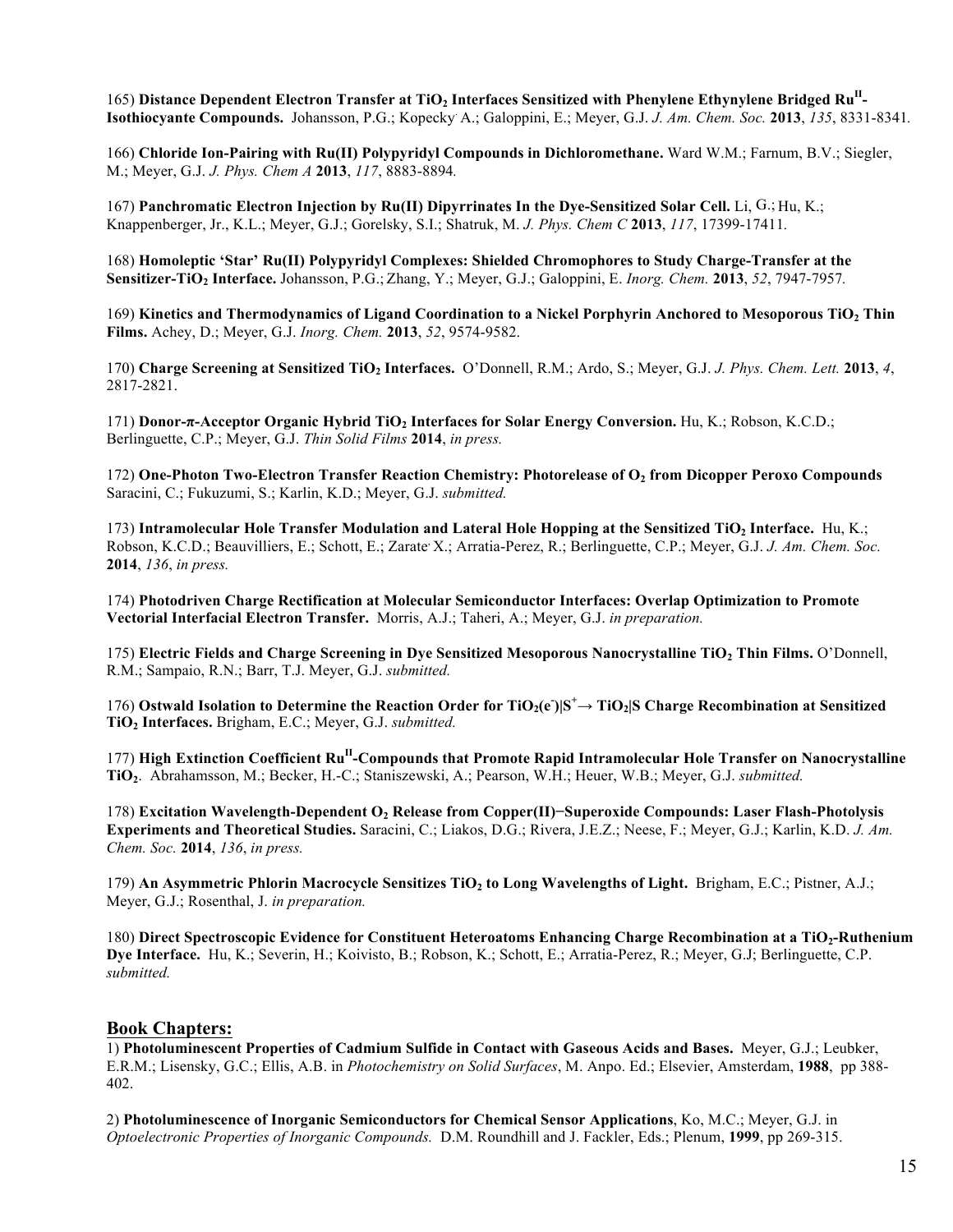3) **Dye Sensitized Electrodes.** Qu, P.; Meyer, G.J. in *Electron Transfer in Chemistry*. V. Balzani, Ed.; John Wiley & Sons; NY **2001**, Chapter 2, Part 2, Vol. IV, pp 355-411.

4) **New Approaches for Energy Conversion at Dye Sensitized Electrodes.** Bergeron, B.V.; Meyer, G.J. in *Photovoltaics for the 21st Century.* R. McConnell Ed.; Electrochemistry Society, Washington DC. **2001**, pp 173-183.

5) **Photo- and Redox-Active Coordination Compounds as Molecular Components in Devices.** Bignozzi, C.A.; Meyer, G.J. in *Molecules as Components of Electronic Devices*; Lieberman, M., Ed.; ACS Symposium Series 844; American Chemical Society: Washington, DC, **2003**, pp 154-170.

6) **Molecule-to-Particle Charge Transfer in Sol-Gel Materials.** Liu, F.; Yang, M.; Meyer, G.J. in *Handbook of Sol-Gel Science and Technology: Processing Characterization and Application; Volume II: Characterization of Sol-Gel Materials and Products;* Almeida, R.M., Ed.; Kluwer Academic Publishers, **2005**, pp 400-428.

7) **Biotoxicity of Metal Oxide Nanoparticles.** Fond, A. M.; Meyer, G.J. in *Impact of Nanomaterials on Environment;* Kumar, C., Ed. Wiley-VCH, **2006**, pp 1-64.

8) **Solar Photochemistry with Transition Metal Compounds Anchored to Semiconductor Surfaces,** Meyer, G.J. in *Physical Inorganic Chemistry; Reactions, Processes and Applications*; Bakac, A. Ed; John Wiley & Sons, Hoboken, **2010,** pp 501-558.

9) **Recent Advances in Photo-Initiated Electron-Transfer at the Interface Between Anatase TiO2 Nanocrystallites and Transition-Metal Polypyridyl Compounds**, Ardo, S.; Meyer, G.J. in *Energy Production and Storage –Inorganic Chemical Strategies for a Warming World,* Crabtree, R.H. Ed.; John Wiley & Sons, **2011**, 420.

## **Proceedings Volumes:**

1) **A New Class of Chemical Sensors For Gases Based on Photoluminescence from Semiconductor-Derived Interfaces.** Meyer, G.J.; Lisensky, G.C.; Ellis, A.B. *Proc.-Electrochem. Soc.* **1987**, *87-9*, 438-449.

2) **Efficient Ruthenium Diimine Modified Nanocrystalline TiO2 Photoanodes.** Heimer, T.A.; Meyer, G.J. *Proc.- Electrochem. Soc.* **1995**, *121,* 189-197.

3) **Electron Injection Rates in Sensitized Nanostructured TiO2 Photovoltaic Devices.** Heimer, T.A.; Meyer, G.J. *Proc.- Electrochem. Soc.* **1995**, *121,* 167-179.

4) **Electron Transfer Kinetics in Sensitized TiO2 Photoelectrochemical Cells.** Meyer, G.J. *American Institute of Physics Conference Proceedings 404: Future Generation Photovoltaic Technologies* **1997**, *404,* 137-144*.*

5) **Intercomponent and Interfacial Electron Transfer Processes in Polynuclear Metal Complexes Anchored to Transparent TiO2 Films.** Bignozzi, C.A.; Argazzi, R.; Indelli, M.T.; Scandola, F.; Schoonover, J.R.; Meyer, G.J. *Proc. Indian Acad. Sci. (Chem. Sci.)* **1997**, *109*, 397-409*.*

6) **Novel Materials for Photovoltaic Technologies.** Alivisatos, P.; Carter, S.; Ginley, D.; Meyer, G.J.; Nozik, A.J.; Rosenthal, S. *Proc.-Electrochem Soc.* **1999**, *99-11*, 268-273.

7) **Infrared Spectra of** *Bacillus subtilis* **Spores: The Effect of Growth Media.** Samuels, A.C.; Ben-David, A.; Wong, D.; St. Amant, D.; Carey, L.; Kalasinsky, V.; Meyer, G.J. *Proc. Joint Scientific. Conference on Chemical and Biological Defense,*  Hunt Valley, MD**. 2002**.

8) **Quantitative Fourier transform infrared (FTIR) microspectroscopic analysis of Bacillus subtilis endospores**, Wong, D.M.; Kalasinsky, V.F.; Meyer, G.J.; Samuels, A.C. *Proceedings of the International Symposium on Spectral Sensing Research (ISSSR)* **2003**; pp. 1-9.

9) **Aerosol Collection and Analysis Using Diffuse Reflectance Infrared Spectroscopy.** Samuels, A.C.; Wong, D.; Meyer, G.J.; Roelant, G.J.; Williams, B.R.; Miles, R.W.; Manning, C.J. *Chemical and Biological Sensing V; Patrick J. Gardner; Ed.: Proc. SPIE,* **2004**, *5416*, p. 224-232.